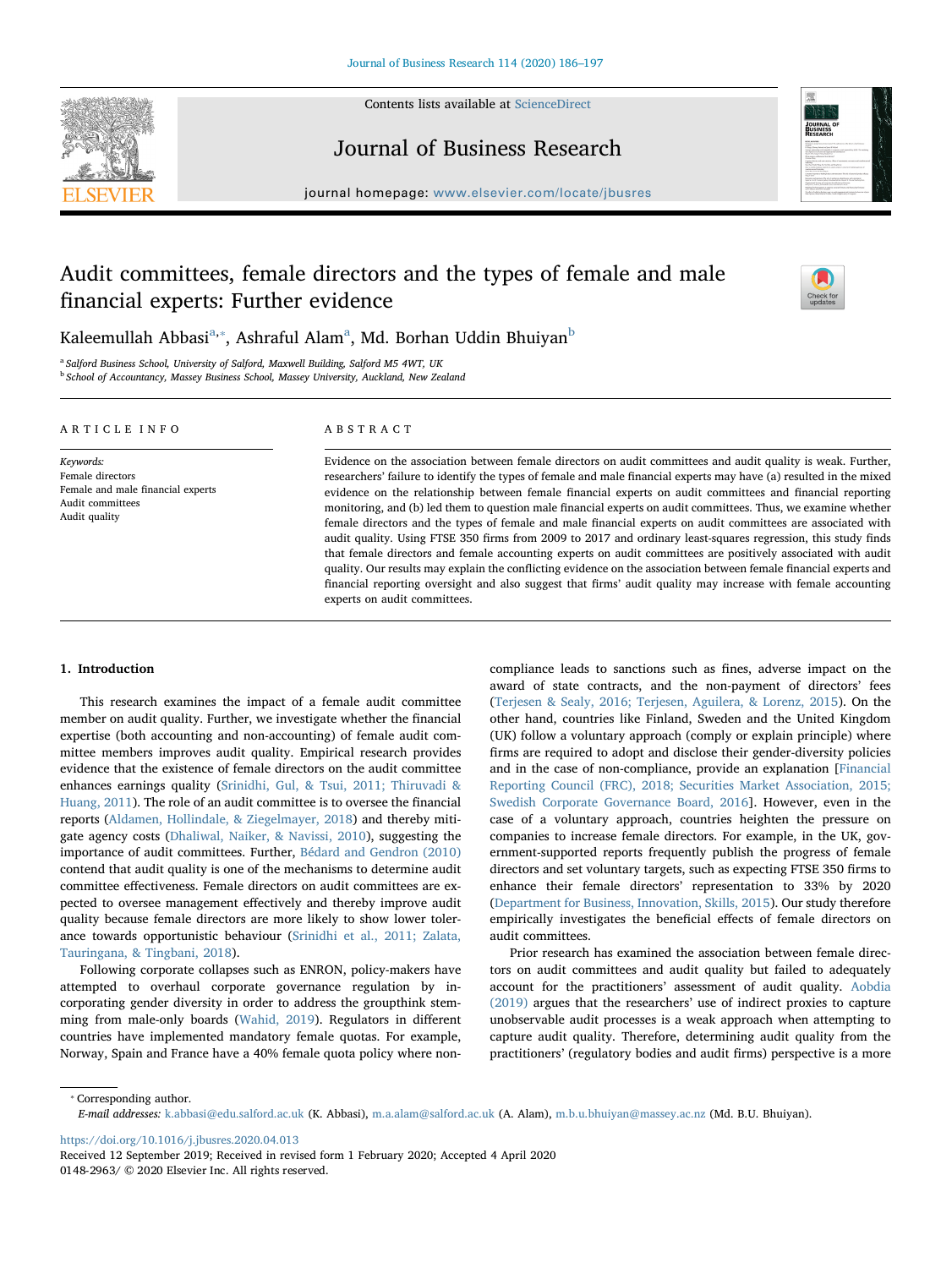effective way to ascertain audit quality given that practitioners are likely to possess more information about the appropriateness of audit ([Aobdia, 2019; Bell, Causholli, & Knechel, 2015\)](#page-10-5)<sup>[1](#page-1-0)</sup>.

The extant auditing literature provides inconclusive evidence between the association of female director presence on the audit committee and audit fees ([Aldamen et al., 2018; Ittonen, Miettinen, &](#page-10-0) [Vähämaa, 2010; Lai, Srinidhi, Gul, & Tsui, 2017\)](#page-10-0). [Lai et al. \(2017\)](#page-10-6) find that the positive impact of female directors on audit fees is robust to an alternative audit quality proxy, namely, industry specialist audit firm. Although they adopt industry specialist audit firms to compare their audit fee results, this approach is insufficient, as [Aobdia \(2019\)](#page-10-5) finds no association between industry specialist audit firms and practitioners' assessment of audit quality. In contrast, [Ittonen et al. \(2010\)](#page-10-7) find a negative association between the proportion of female directors on audit committees and audit fees, leading to inconclusive evidence<sup>[2](#page-1-1)</sup>. Given that no study utilises the propensity to meet or beat the zero earnings benchmark as an audit quality measure, we are unsure about the monitoring effectiveness of female directors on audit committees. Thus, the present literature cannot be deemed sufficient to conclude an association between female directors on audit committees and audit quality. Therefore, we assess the relation between female directors on audit committees and audit quality using both audit fees and meet or beat the zero earnings benchmark as audit quality proxies.

Financial expertise plays a vital role in the effectiveness of audit committees because a financial expert possesses more significant knowledge of financial statements [\(Bilal, Chen, & Komal, 2018; Tanyi &](#page-10-8) [Smith, 2015](#page-10-8)). Regulators are, however, uncertain on the type of financial expertise considered most effective in monitoring financial reports. The United States (US) and the UK did initiate steps to consider only accounting experts as financial experts but, after receiving feedback from stakeholders, concluded that both accounting experts and non-accounting financial experts are appropriate for complying with the requirement to include a financial expert on an audit committee (FRC, 2015; Ghafran & O'[Sullivan, 2017; Lee & Park, 2018\)](#page-10-9). The empirical research provides mixed findings on whether only accounting experts on audit committees perform an oversight function [\(Dhaliwal](#page-10-1) [et al., 2010; Krishnan & Visvanathan, 2008, 2009\)](#page-10-1), while a competing argument prevails that non-accounting experts on audit committees are also effective [\(Badolato, Donelson, & Ege, 2014; Ghafran & O](#page-10-10)'Sullivan, [2017; Goh, 2009\)](#page-10-10), warranting further investigation.

We use UK companies listed on the stock market to examine our research questions, because the litigation environment of the US is likely to be more stringent than the UK [\(Khurana & Raman, 2004; Wu,](#page-10-11) [Hsu, & Haslam, 2016\)](#page-10-11), as [Seetharaman, Gul, and Lynn \(2002\)](#page-11-3) posit that class action suits are more prevalent in the US. Therefore, the better monitoring efforts of audit committee mechanisms are unlikely to be attributed to a highly litigious environment if the study is conducted in the UK. As a result, adopting the UK as our research setting may enhance the generalizability of findings [\(Wu et al., 2016](#page-11-4)). Moreover, Ghafran and O'[Sullivan \(2017\)](#page-10-12) indicate that the UK follows comply or explain corporate governance regime. Hence, the UK context allows more variation in gender diversity practices, as the UK firms are not obligated to follow corporate governance policies. Our findings evidence that a total of 22% of audit committee members are female, and the number of accounting expert female directors (average 4%) is relatively lower than non-accounting expert female directors (average

10%), indicating a variation in financial expertise.

This study offers multiple contributions. First, our findings establish an association between female directors on audit committees and audit in the UK. Second, this study finds that female accounting experts on audit committees are significantly and positively associated with audit quality, while female non-accounting experts on audit committees are insignificantly associated with audit quality. Thus, [Zalata et al. \(2018\)](#page-11-5) finding that female financial experts on audit committees enhance financial reporting monitoring, may stem from female financial experts with accounting expertise, while [Ittonen et al. \(2010\)](#page-10-7) evidence that female financial experts on audit committees are insignificantly associated with financial reporting oversight, may originate from female financial experts with non-accounting expertise. Third, our study offers a more in-depth analysis of male financial experts on audit committees by segregating them into accounting and non-accounting experts. As we evidence that both male accounting and male non-accounting experts on the audit committee are insignificantly associated with audit quality, we offer further evidence on the effectiveness of male financial experts.

The remainder of the paper is organized as follows. [Section 2](#page-1-2) presents the hypotheses of the study. The data and method of the study are thoroughly discussed in [Section 3](#page-2-0). In [Section 4](#page-4-0), we present and discuss the results. Finally, we conclude this study in [Section 5](#page-8-0).

# <span id="page-1-2"></span>2. Hypotheses development

Females may be more sensitive to ethics ([Krishnan & Parsons, 2008;](#page-10-13) [Zalata et al., 2018\)](#page-10-13), given that they are likely to be more considerate due to distinct socialisation [\(Lund, 2008; Owhoso, 2002; Srinidhi et al.,](#page-10-14) [2011\)](#page-10-14). Empirically, [Bernardi, Bosco, and Columb \(2009\)](#page-10-15) find that female directors are positively linked with the firm being regarded as ethical. Similarly, [Bernardi and Arnold \(1997\)](#page-10-16) substantiate that female managers depict higher moral development than male managers, suggesting that female directors are not expected to be involved in manipulating financial reports for personal gain ([Krishnan & Parsons,](#page-10-13) [2008; Srinidhi et al., 2011; Zalata et al., 2018](#page-10-13)).

Female directors are unlikely to be associated with an all-male network, which enhances independence [\(Adams & Ferreira, 2009;](#page-10-17) [Srinidhi et al., 2011; Zalata et al., 2018](#page-10-17)). Therefore, women directors are likely to be in a better position to question the decisions of other directors ([Lai et al., 2017; Srinidhi et al., 2011](#page-10-6)). Moreover, females may demonstrate less overconfidence ([Huang & Kisgen, 2013; Ittonen &](#page-10-18) [Peni, 2012](#page-10-18)) and are more likely to be risk-averse ([Garcia-Blandon,](#page-10-19) [Argilés-Bosch, & Ravenda, 2019; Ittonen, Vahamaa, & Vahamaa, 2013](#page-10-19)), which is expected to enhance the level of monitoring ([Lai et al., 2017;](#page-10-6) [Srinidhi et al., 2011\)](#page-10-6). Empirically, studies show that female directors on an audit committee are likely to modify audit opinions ([Pucheta-](#page-10-20)[Martínez, Bel-Oms, & Olcina-Sempere, 2016](#page-10-20)), reduce earnings management [\(Gavious, Segev, & Yosef, 2012; Srinidhi et al., 2011;](#page-10-21) [Thiruvadi & Huang, 2011; Zalata et al., 2018](#page-10-21)), and increase audit fees ([Aldamen et al., 2018; Lai et al., 2017\)](#page-10-0).

On the other hand, as per social identity theory, directors are likely to develop associations with other directors in their own social category; thus, the presence of diverse members may have a negative impact on group communication ([Jehn, Northcraft, & Neale, 1999](#page-10-22)). Therefore, given that female directors induce diversity [\(Adams &](#page-10-17) [Ferreira, 2009\)](#page-10-17), their inclusion on audit committees may result in more conflicts and a lack of communication [\(Ittonen et al., 2010; Jehn et al.,](#page-10-7) [1999\)](#page-10-7). [Ittonen et al. \(2010\)](#page-10-7) find a negative association between the proportion of female directors on the audit committee and audit fees. In addition, [Sun, Liu, and Lan \(2011\)](#page-11-6) find no link between female directors on audit committees and discretionary accruals.

Following the conflicting findings on the association between female directors on audit committees and audit quality, we propose the following hypothesis:

<span id="page-1-0"></span><sup>&</sup>lt;sup>1</sup> [Aobdia \(2019\)](#page-10-5) evidences that three audit quality proxies (audit fees, meeting or beating the zero earnings benchmark and financial restatements) capture a distinct dimension of practitioners' audit quality assessments.

<span id="page-1-1"></span><sup>&</sup>lt;sup>2</sup>A positive association between female directors on audit committees and audit fees could indicate additional monitoring of female directors [\(Aldamen](#page-10-0) [et al., 2018;](#page-10-0) [Lai et al., 2017](#page-10-6)) while the negative relationship between female directors on audit committees and audit fees may stem from limited communication and greater conflicts due to the presence of diverse members on the audit committees ([Ittonen & Peni, 2010\)](#page-10-23).

 $\bullet$  H<sub>1</sub>. Female directors on audit committees are significantly associated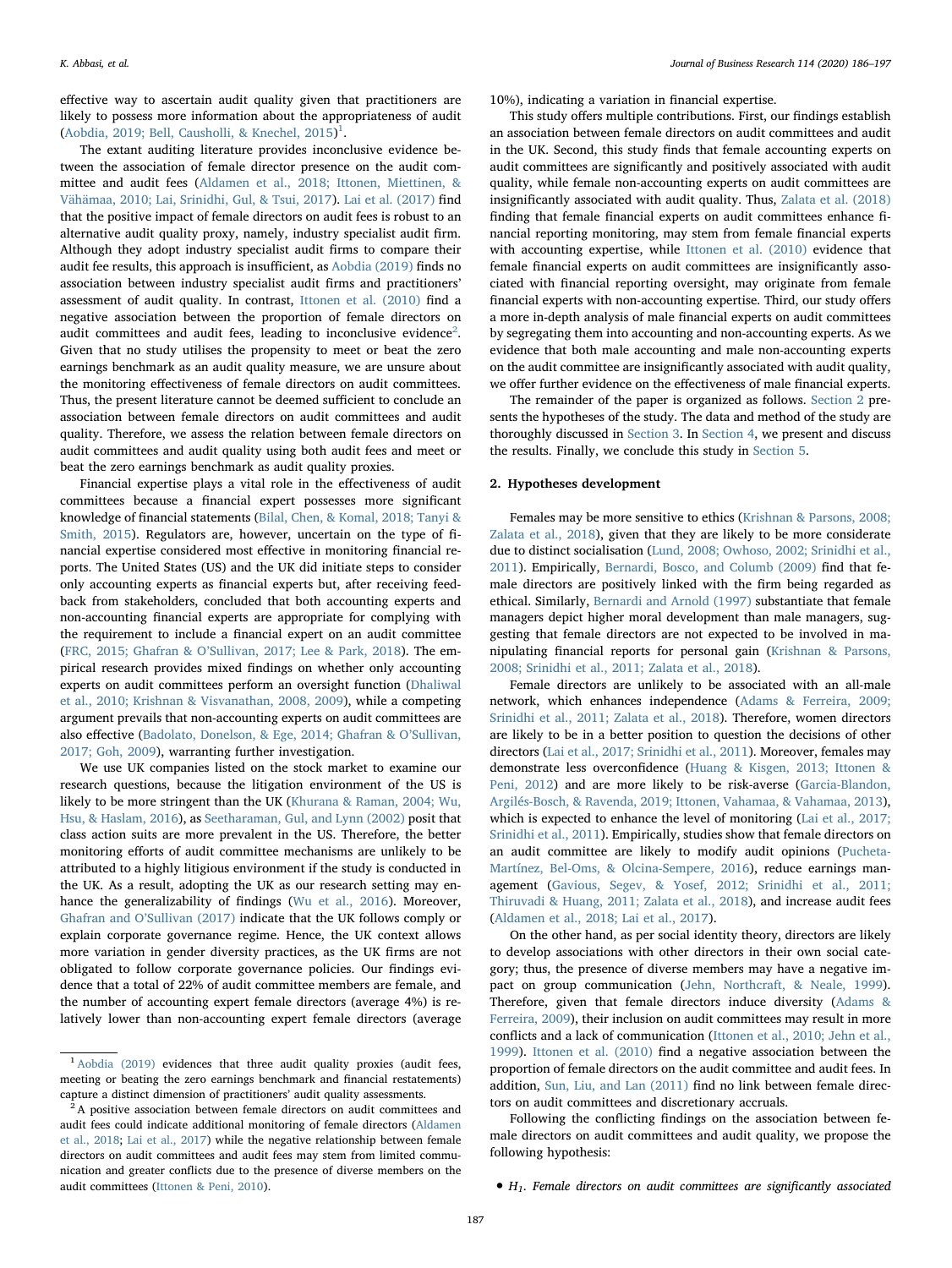#### with audit quality.

Agency theory is unlikely to be sufficient to explain a clear link between directors and their impact on organisations ([Carter, Simkins, &](#page-10-24) [Simpson, 2003; Gull, Nekhili, Nagati, & Chtioui, 2018\)](#page-10-24). The theoretical framework proposed by [Hillman and Dalziel \(2003\)](#page-10-25) emphasises a consideration of both agency theory and resource dependence theory when examining directors' effectiveness, suggesting that the effectiveness of female and male financial experts on audit committees may depend on the type of financial expertise possessed by individual directors themselves.

Accounting experts are pivotal in the monitoring of financial reports, given the sophisticated accounting involved in the financial statements ([DeFond, Hann, & Hu, 2005; Dhaliwal et al., 2010; Kim,](#page-10-26) [Kwak, Lim, & Yu, 2017\)](#page-10-26). Therefore, members with accounting or auditing know-how are more likely to be in a better position to question managers and auditors [\(Dhaliwal et al., 2010\)](#page-10-1) and review management's response to the audit adjustments proposed by the auditors ([DeFond et al., 2005\)](#page-10-26). Similarly, [Krishnan and Visvanathan \(2008\)](#page-10-27) posit that the competency of accounting experts enables them to evaluate provisions concerning warranties and lawsuits. Thus, they may be able to appropriately assess areas where judgments are involved ([DeFond](#page-10-26) [et al., 2005](#page-10-26)) and therefore increase audit quality.

Further, accounting experts might be considered to have more responsibility for monitoring financial reports, given their enhanced accounting knowledge; hence, they could be exposed to more significant reputational loss due to poor financial reporting, which may motivate accounting experts to intensify the monitoring of financial reports [\(Kim](#page-10-28) [et al., 2017](#page-10-28)). [Lee and Park \(2018\)](#page-10-29) substantiate that accounting experts on audit committees restrict managers in manipulating the tone of the MD&A (management discussion and analysis) sections of financial reports. Multiple studies provide evidence of the better financial reporting oversight of accounting experts on audit committees. [Krishnan](#page-10-27) [and Visvanathan \(2008\)](#page-10-27) find that accounting experts on audit committees are positively associated with accounting conservatism. Similarly, [Dhaliwal et al. \(2010\)](#page-10-1) report that accounting experts on audit committees increase accruals quality. [DeFond et al. \(2005\)](#page-10-26) evidence that accounting experts on audit committees are associated with a positive market reaction. Also, [Cohen, Hoitash, Krishnamoorthy, and](#page-10-30) [Wright \(2014\),](#page-10-30) and [Kim et al. \(2017\)](#page-10-28), report a positive association between the presence of accounting experts on audit committees and audit fees. As a result, we propose that female and male accounting experts on audit committees are likely to be positively associated with the monitoring of financial reports and thereby higher audit quality:

- $\bullet$  H<sub>2a</sub>. Female accounting experts on audit committees are positively associated with audit quality.
- $\bullet$  H<sub>2b</sub>. Male accounting experts on audit committees are positively associated with audit quality.

[Hoitash, Hoitash, and Bedard \(2009\)](#page-10-31) posit that non-accounting financial experts are less directly involved in financial reports. Thus, they may not have the requisite knowledge for monitoring financial statements ([DeFond et al., 2005; Kim et al., 2017](#page-10-26)). As a result, non-accounting experts on audit committees may diminish the effectiveness of audit committees. [Naiker and Sharma \(2009\)](#page-10-32) substantiate that firms with non-accounting expertise on their audit committees are more likely to experience internal control deficiencies. [Krishnan and](#page-10-33) [Visvanathan \(2009\)](#page-10-33) find that non-accounting experts on audit committees are insignificantly associated with audit fees. Similarly, [Dhaliwal et al. \(2010\) and Krishnan and Visvanathan \(2008\)](#page-10-1) substantiate that non-accounting experts on audit committees are insignificantly associated with accruals quality.

However, Ghafran and O'[Sullivan \(2017\)](#page-10-12) contend that non-accounting (finance and supervisory) financial experts may acknowledge the lack of accounting competence and thus demand extensive audit

work. Additionally, they may possess relatively more industry knowledge, which can add value to audit committees' monitoring capacity ([Dhaliwal et al., 2010\)](#page-10-1). For example, industry knowledge may be crucial for appropriately assessing warranty provisions [\(Cohen et al.,](#page-10-30) [2014\)](#page-10-30).

Supervisory experts may improve financial reporting quality due to their experience in supervising individuals with financial reporting duties [\(Naiker & Sharma, 2009\)](#page-10-32). Regarding finance experts, [Lee and](#page-10-29) [Park \(2018\)](#page-10-29) suggest that they are competent in analysing financial reports because they may have developed these skills. [Dhaliwal et al.](#page-10-1) [\(2010\)](#page-10-1) also hold a similar viewpoint and contend that finance experts are competent in forecasting earnings and evaluating mergers and acquisitions, which enables them to possess greater knowledge about the wide range of factors affecting firms and are thereby in a better position to assess whether financial reports depict the reality. This suggests that non-accounting (finance and supervisory) financial experts on audit committees are likely to improve audit quality.

[Ghafran and O](#page-10-12)'Sullivan (2017) report that non-accounting experts on audit committees increase audit fees. Further, [Goh \(2009\)](#page-10-34) finds that supervisory expertise on audit committees is positively related to the timely remediation of internal control weaknesses. Moreover, [Xie,](#page-11-7) [Davidson, and Dadalt \(2003\)](#page-11-7) evidence that investment bankers on audit committees reduce earnings management.

Due to the opposing views on the monitoring effectiveness of nonaccounting experts on audit committees, we do not predict the direction of the hypotheses on female and male non-accounting (finance and supervisory) experts:

- $\bullet$  H<sub>3a.</sub> Female finance experts (non-accounting financial experts) on audit committees are significantly associated with audit quality.
- $H_{3b}$ . Male finance experts (non-accounting financial experts) on audit committees are significantly associated with audit quality.
- $H_{4a}$ . Female supervisory experts (non-accounting financial experts) on audit committees are significantly associated with audit quality.
- $\bullet$  H<sub>4b.</sub> Male supervisory experts (non-accounting financial experts) on audit committees are significantly associated with audit quality.

# <span id="page-2-0"></span>3. Methodology

### 3.1. Sample

This study focuses on all non-financial firms on the FTSE 350 index from 2009 to 2017. The FTSE 350 index is chosen because it consists of large as well as small firms [\(Lueg, Punda, & Burkert, 2014; Zaman,](#page-10-35) [Hudaib, & Hani](#page-10-35)ffa, 2011), and because [Lueg et al. \(2014\)](#page-10-35) contend that it ensures greater data availability. Non-financial firms are excluded because they have distinct regulatory and reporting requirements (Ghafran & O'[Sullivan, 2017; Lueg et al., 2014; Zalata et al., 2018](#page-10-12)). Further, only firms that were part of the FTSE 350 index from 2009 to 2017 are considered, given that the UK corporate governance regulation differentiates between firms on the FTSE 350 index and other firms listed in the UK; for example, it implements a less stringent requirement related to independent directors for non-FTSE 350 firms [\(Ghafran &](#page-10-12) O'[Sullivan, 2017\)](#page-10-12).

Corporate governance data was manually collected from annual reports. Regarding financial characteristics, data was collected from the FAME database with the exception of location of the auditor, subsidiaries, market value of equity and annual market price return. Auditor's location and the number of subsidiaries were obtained from annual reports while the market value of equity and annual market price return were collected from Datastream. Data for ascertaining audit fees and meeting or beating the zero earnings benchmark was collected from the FAME database. Firms' annual reports were downloaded from their respective websites, while GICS in the Osiris database was utilised for identifying the industry in which the firm operates. The restrictions above and missing information reduce the firm-year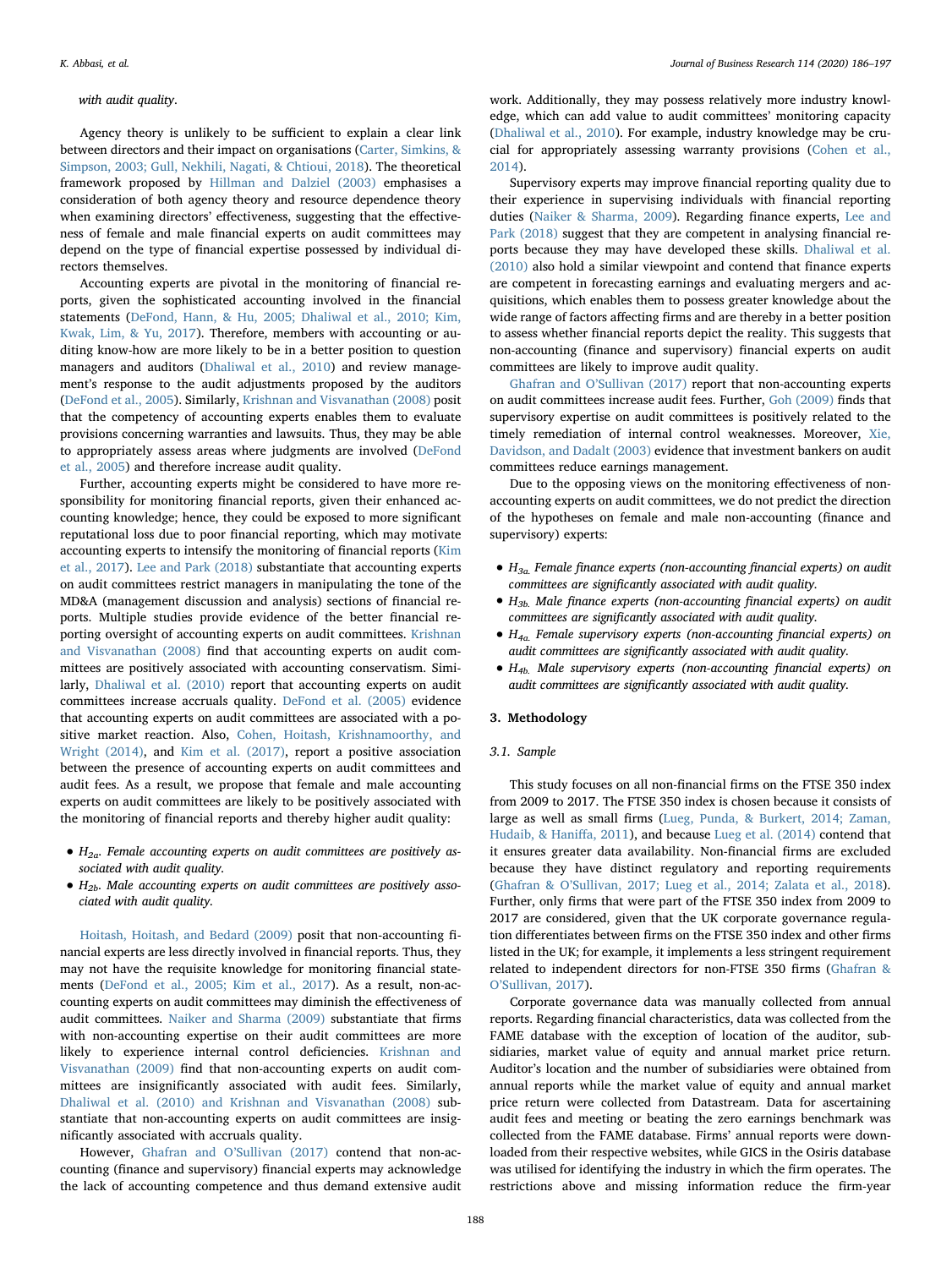observations to 770 (761) for the audit fee model related to female directors on audit committees (female and male financial experts on audit committees). Further, in relation to our meeting or beating the zero earnings benchmark, the final sample comprises 1130 (1119) for female directors on audit committees (female and male financial experts on audit committees) after taking into account the aforementioned data restrictions and missing information. These sample sizes are in line with other audit committee studies [\(Aldamen et al., 2018;](#page-10-0) [Kusnadi, Leong, Suwardy, & Wang, 2016\)](#page-10-0).

# 3.2. Measurement of female directors, financial experts and audit quality

# 3.2.1. Female directors

Female directors on audit committees are ascertained as the proportion of female directors on the audit committee [\(Gavious et al.,](#page-10-21) [2012; Zalata et al., 2018\)](#page-10-21).

# 3.2.2. Types of financial expertise

We adopt [Dhaliwal et al. \(2010\), Ghafran and O](#page-10-1)'Sullivan (2017, p. [584\)](#page-10-1), and [Lee and Park \(2018\)](#page-10-29), in segregating the financial expertise of the female and male audit committee members into three categories, namely accounting expertise (held or hold a position directly related to accounting and auditing, such as chartered accountants, chief financial officers, chief accounting officers, controllers and auditors), finance expertise (experience involving investment banking, financial analysis or any other position related to financial management), and supervisory expertise (chief executive officers and company presidents).

#### 3.2.3. Audit fees

As discussed in the introduction, [Aobdia \(2019\)](#page-10-5) contends that three different proxies capture a distinct dimension of the practitioners' perspective of audit quality. Given that the audit committees do not directly influence financial restatements ([Lai et al., 2017\)](#page-10-6), audit fees and meeting or beating the zero earnings benchmark are the two most appropriate audit quality proxies for examining the link between female directors on audit committees and audit quality. Therefore, we utilise two measures of audit quality: audit fees and meeting or beating the zero earnings benchmark. We use audit fees to address our research question and then examine our results in terms of meeting or beating the zero earnings benchmark.

Audit effort is likely to depict audit fees and, therefore, the higher the audit fees the higher the audit quality (Ghafran & O'[Sullivan, 2017;](#page-10-12) [Goodwin-Stewart & Kent, 2006](#page-10-12)). This study adopts the following audit fee models to assess whether female directors, female financial experts and male financial experts on audit committees are associated with audit fees:

# *audfee*

$$
= \beta_0 + \beta_1 \text{acfem} + \beta_2 \text{acind} + \beta_3 \text{acsize} + \beta_4 \text{acmeet} + \beta_5 \text{boardind} + \beta_6
$$
  
nonaudiffee +  $\beta_7 \text{size} + \beta_8 \text{stock} + \beta_9 \text{debt} + \beta_{10} \text{London} + \beta_{11}$   
subsidiary +  $\beta_{12} \text{roa} + \text{IND} + \text{YE} + \varepsilon$  (1a)

$$
audfee = \beta_0 + \beta_1 femacc + \beta_2 femfinance +_3 femsuper + \beta_4 mlace + \beta_5
$$

$$
mIf inance + \beta_6 mlsuper + \beta_7 acind + \beta_8 acsize + \beta_9 acmeet + \beta_{10}
$$
  
boardind +  $\beta_{11}$  nonaudiflee +  $\beta_{12}$  size +  $\beta_{13}$  stock +  $\beta_{14}$  debt +  $\beta_{15}$ 

$$
lon don + \beta_{16} \text{subsidiary} + \beta_{17} \text{roa} + \text{IND} + \text{YE} + \varepsilon \tag{1b}
$$

All the above variables are defined in [Table 1](#page-4-1). [Ghafran and](#page-10-12) O'[Sullivan \(2017\)](#page-10-12) select their control variables in their audit fee model based on the prior UK research that finds significant audit fee determinants, as they argue that there is considerable literature on factors affecting audit fees. Therefore, we follow [Ghafran and O](#page-10-12)'Sullivan [\(2017\)](#page-10-12) in utilising the control variables related to our audit fee models.

K. Abbasi, et al. *Journal of Business Research 114 (2020) 186–197*

effective due to a variety of directors' experiences [\(Zalata et al., 2018](#page-11-5)), or likely to cause the members to neglect responsibility [\(Kent & Stewart,](#page-10-36) [2008; Vafeas, 2005\)](#page-10-36), we do not predict the direction of the link between audit committee size and audit fees. Moreover, due to the lack of familiarity of independent directors with management ([Zaman et al.,](#page-11-8) [2011\)](#page-11-8), independent directors and audit committee independence are predicted to be positively associated with audit fees. Further, greater audit issues are likely to be identified with more audit committee meetings [\(Zaman et al., 2011](#page-11-8)) and are thus expected to be positively associated with audit fees.

In relation to control variables pertaining to firm characteristics, given the analysts' scrutiny of large firms' performance, these firms may practice earnings manipulation [\(Chih, Shen, & Kang, 2008\)](#page-10-37) and are likely to have a positive association with audit fees due to the high audit risk. Moreover, the greater the complexity involved in the audit, the higher the audit effort [\(Zaman et al., 2011\)](#page-11-8), which may increase audit fees. Further, a higher proportion of receivables and inventory balances depict enhanced audit effort due to more balance confirmations and site visits respectively [\(Lai et al., 2017](#page-10-6)), translating into higher audit fees.

Additionally, a firm's poor profitability position is likely to be indicative of higher audit risk (Ghafran & O'[Sullivan, 2017\)](#page-10-12), so a negative association is predicted between profitability and audit fees. Furthermore, a positive association between London-based auditors and audit fees is predicted, as being in London entails a high living cost ([Clatworthy & Peel, 2007](#page-10-38)). Also, as per [Ezzamel, Gwilliam, and Holland](#page-10-39) [\(1996\),](#page-10-39) firms facing non-typical issues require non-audit services and also incur high audit fees. Thus, non-audit fees and audit fees are predicted to be positively associated.

Measurement of the control variables follows prior literature: proportion of independent directors on the board (independent directors), number of audit committee members (audit committee size), number of audit committee meetings (audit committee meetings), proportion of independent directors on the audit committee (audit committee independence), log of number of subsidiaries (firm's complexity), log of total assets (firm size), proportion of inventories to total assets and proportion of receivables to total assets (inventory and receivables), return on assets (profitability), log of non-audit fees (non-audit fees), and dummy variable of 1 if the auditor is London-based, otherwise 0 (London-based auditor) (Ghafran & O'[Sullivan, 2017](#page-10-12)).

### 3.2.4. Meeting or beating the zero earnings benchmark

This study also utilises the propensity to meet or beat the zero earnings benchmark as an audit quality proxy. Firms may manipulate earnings to meet or beat the zero earnings benchmark in order to avoid a negative impact on their market value [\(Srinidhi et al., 2011; Tanyi &](#page-11-0) [Smith, 2015](#page-11-0)). [Graham, Harvey, and Rajgopal \(2005\)](#page-10-40) contend that if a firm is unable to meet the earnings benchmark, then the market perceives it as a sign of poor prospects and thus reduces the firm's market price. Therefore, according to [Srinidhi et al. \(2011\),](#page-11-0) post-managed earnings of just above zero are likely to be linked to earnings manipulation rather than to an actual increase in performance. As the propensity to meet or beat the zero earnings benchmark is likely to depict earnings management [\(DeFond & Zhang, 2014; Srinidhi et al., 2011\)](#page-10-41) and better auditing is expected to mitigate earnings management ([Becker, DeFond, Jiambalvo, & Subramanyam, 1998; Chen, Chen, Lobo,](#page-10-42) [& Wang, 2011; Francis, Maydew, & Sparks, 1999](#page-10-42)), [DeFond and Zhang](#page-10-41) [\(2014\)](#page-10-41) argue that meeting or beating the zero earnings benchmark captures audit quality.

We adopt the following meet or beat the zero earnings benchmark model to test its association with female directors, female financial experts and male financial experts on audit committees:

Given that the large size of the audit committee can either be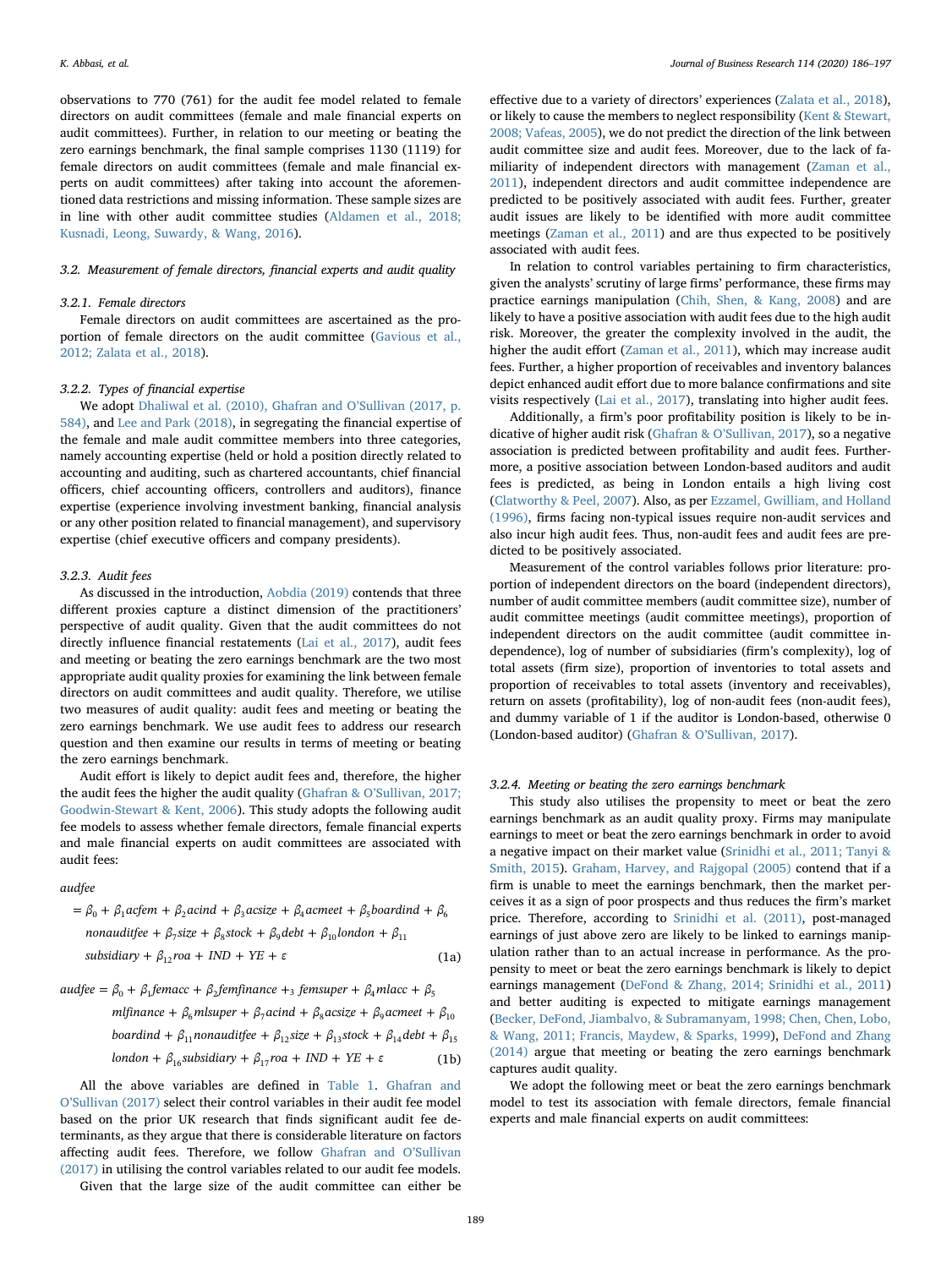#### <span id="page-4-1"></span>Table 1

Variable definition.

| Variables                                                                     | Definition                                                                           |
|-------------------------------------------------------------------------------|--------------------------------------------------------------------------------------|
| Audit fees (audfee)                                                           | Log of audit fees                                                                    |
| Meeting or beating the zero earnings benchmark (meetbeat)                     | 1 if return on assets is between 0 and 0.02 otherwise 0                              |
| Female directors on audit committees (acfem)                                  | Proportion of female directors on the audit committee                                |
| Female accounting experts on the audit committee (femacc)                     | Proportion of female accounting experts on the audit committee                       |
| Female non-accounting (finance) experts on the audit committee (femfinance)   | Proportion of female non-accounting (finance) experts on the audit committee         |
| Female non-accounting (supervisory) experts on the audit committee (femsuper) | Proportion of female non-accounting (supervisory) experts on the audit committee     |
| Male accounting experts on the audit committee (mlacc)                        | Proportion of male accounting experts on the audit committee                         |
| Male non-accounting (finance) experts on the audit committee (mlfinance)      | Proportion of male non-accounting (finance) experts on the audit committee           |
| Male non-accounting (supervisory) experts on the audit committee (mlsuper)    | Proportion of male non-accounting (supervisory) experts on the audit committee       |
| Audit committee size (acsize)                                                 | Number of audit committee members                                                    |
| Audit committee meetings (acmeet)                                             | Number of audit committee meetings                                                   |
| Audit committee independence (acind)                                          | Proportion of independent directors on the audit committee                           |
| Board independence (boardind)                                                 | Proportion of independent directors on the board                                     |
| Firm size (size)                                                              | Log of total assets                                                                  |
| Inventory (stock)                                                             | Proportion of stock to total assets                                                  |
| Receivables (debt)                                                            | Proportion of receivables to total assets                                            |
| London-based auditor (london)                                                 | 1 if the auditor is based in London otherwise 0                                      |
| Complexity (subsidiary)                                                       | Log of subsidiaries                                                                  |
| Profitability (roa)                                                           | Return on assets (proportion of net income to total assets)                          |
| Non-audit fees (nonauditfees)                                                 | Log of non-audit fees                                                                |
| Leverage (lev)                                                                | Proportion of liabilities to assets                                                  |
| Sales growth (salegrow)                                                       | Annual sales growth                                                                  |
| Market-to-book ratio (mtb)                                                    | Proportion of market value of equity to book value of equity                         |
| Annual market price return (returngrow)                                       | Annual market price growth                                                           |
| Alternative definition of female accounting experts on audit committees       | Dummy variable of 1 if at least one female accounting expert is present on the audit |
| (dumfemacc)                                                                   | committee otherwise 0                                                                |
| <b>IND</b>                                                                    | Industry effects                                                                     |
| YF.                                                                           | Year effects                                                                         |

*meetbeat*

$$
= \beta_0 + \beta_1 \text{acfem} + \beta_2 \text{acind} + \beta_3 \text{acsize} + \beta_4 \text{acmeet} + \beta_5 \text{boardind} + \beta_6
$$
  
*size* +  $\beta_7$ *returngrow* +  $\beta_8$ *lev* +  $\beta_9$ *salegrow* +  $\beta_{10}$ *mtb* + *IND* + *Y*  
*E* +  $\varepsilon$  (2a)

$$
meetbeat = \beta_0 + \beta_1 femacc + \beta_2 femfinance + \beta_3 femsuper + \beta_4 mlace + \beta_5
$$
  
\n
$$
mIf inance + \beta_6 mlsuper + \beta_7 acind + \beta_8 acsize + \beta_9
$$
  
\n
$$
aemeet + \beta_{10} boardind + \beta_{11} size + \beta_{12} return grow + \beta_{13}
$$
  
\n
$$
lev + \beta_{14} salegrow + \beta_{15} mtb + IND + YE + \varepsilon
$$
 (2b)

All the variables are defined in [Table 1.](#page-4-1) In line with [Carey and](#page-10-43) [Simnett \(2006\), Francis and Yu \(2009\)](#page-10-43), and [Tanyi and Smith \(2015\)](#page-11-9), the propensity to meet or beat the zero earnings benchmark is ascertained as 1 if the return on assets is between 0 and 0.02, otherwise 0. Therefore, as the value of 1 is indicative of earnings manipulation, a negative sign in our main variables (female directors and types of female and male financial experts on the audit committee) will suggest higher audit quality.

Control variables related to corporate governance are the same as in the audit fee model; however, the sign expected in meeting or beating the zero earnings benchmark model is opposite to what is expected in the audit fee model, as lower values in the meeting or beating the zero earnings benchmark variable are suggestive of better audit quality. This study adopts control variables for the financial characteristics (firm size, financial condition, and firm growth) from [Arun, Almahrog, and](#page-10-44) [Aribi \(2015\)](#page-10-44). As large firms are under higher pressure to perform, more earnings manipulation can be expected ([Chih et al., 2008](#page-10-37)). Firms with either higher leverage or lower performance demonstrate poor financial condition and, hence, are more likely to manage earnings [\(Ittonen](#page-10-45) [et al., 2013; Zalata et al., 2018](#page-10-45)). [Ittonen et al. \(2013\)](#page-10-45) point out that growing firms are less transparent. Thus, growing firms are expected to be more prone to earnings management ([Arun et al., 2015; Chih et al.,](#page-10-44) [2008\)](#page-10-44). Following [Arun et al. \(2015\)](#page-10-44), firm size is the natural log of total assets, leverage is ascertained by determining the proportion of total liabilities to total assets and growth is determined as annual growth in

sales and market-to-book ratio. Further, performance is ascertained through annual market return [\(Srinidhi et al., 2011\)](#page-11-0).

# <span id="page-4-0"></span>4. Results analysis

### 4.1. Descriptive statistics and correlation analysis

[Table 2a](#page-4-2) (Panel A) presents the descriptive statistics. It shows that the average proportion of female directors on audit committees is around 22% in our sample. When compared to the value (12%) found

<span id="page-4-2"></span>

| Table 2a |  |  |
|----------|--|--|
|          |  |  |

|  |  | Panel A: Descriptive statistics. |  |
|--|--|----------------------------------|--|
|--|--|----------------------------------|--|

| Variable    | Mean   | <b>Standard Deviation</b> | Minimum    | Maximum |
|-------------|--------|---------------------------|------------|---------|
| audfee      | 7.140  | 1.320                     | 1.099      | 10.589  |
| meetbeat    | 0.066  | 0.248                     | 0.000      | 1.000   |
| acfem       | 0.218  | 0.187                     | 0.000      | 1.000   |
| femacc      | 0.035  | 0.094                     | 0.000      | 0.667   |
| femfinance  | 0.100  | 0.142                     | 0.000      | 0.500   |
| femsuper    | 0.036  | 0.092                     | 0.000      | 0.400   |
| mlacc       | 0.344  | 0.179                     | 0.000      | 1.000   |
| mlfinance   | 0.179  | 0.201                     | 0.000      | 0.750   |
| mlsuper     | 0.146  | 0.180                     | 0.000      | 0.750   |
| acsize      | 3.957  | 1.065                     | 2.000      | 8.000   |
| acmeet      | 4.536  | 1.688                     | 1.000      | 15.000  |
| acind       | 0.990  | 0.064                     | 0.000      | 1.000   |
| boardind    | 0.564  | 0.109                     | 0.000      | 0.857   |
| nonauditfee | 6.313  | 1.374                     | 1.099      | 9.864   |
| size.       | 15.073 | 1.463                     | 12.140     | 19.621  |
| stock       | 0.124  | 0.176                     | 0.000      | 0.928   |
| debt        | 0.105  | 0.087                     | 0.000      | 0.660   |
| london      | 0.762  | 0.426                     | 0.000      | 1.000   |
| subsidiary  | 2.834  | 1.027                     | 0.000      | 6.031   |
| roa         | 0.083  | 0.106                     | $-1.343$   | 0.391   |
| returngrow  | 0.130  | 0.423                     | $-0.961$   | 3.818   |
| lev         | 0.622  | 0.196                     | 0.141      | 1.331   |
| salegrow    | 0.064  | 0.218                     | $-0.740$   | 3.639   |
| mtb         | 2.979  | 13.195                    | $-123.612$ | 147.540 |
|             |        |                           |            |         |

All variables are defined in [Table 1](#page-4-1).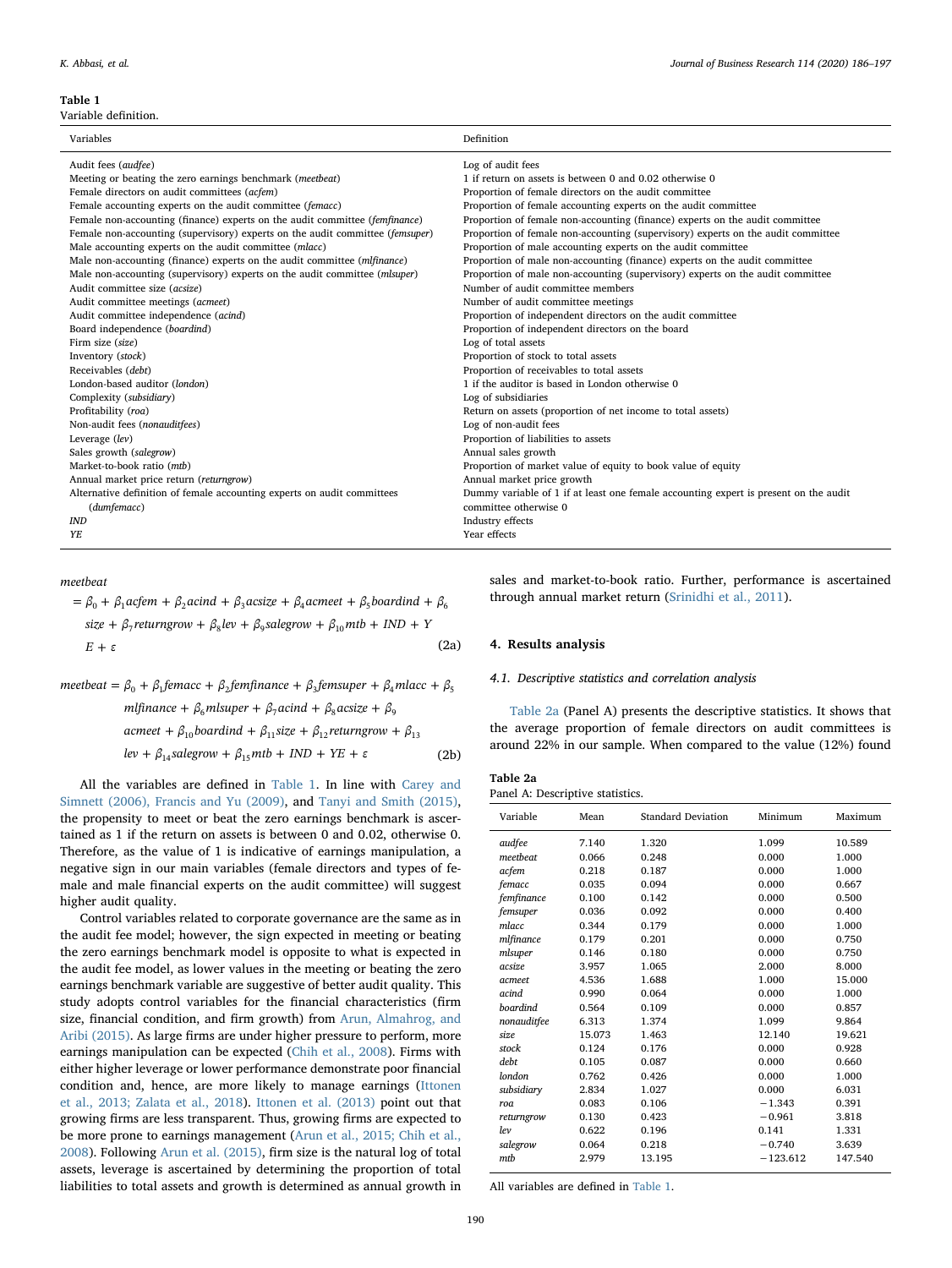<span id="page-5-0"></span>Table 2b Panel B Mean difference test.

|             | $acfem = 0$ | $acfem = 1$ | Mean Difference | t-Statistic |
|-------------|-------------|-------------|-----------------|-------------|
| audfee      | 6.721       | 7.063       | $-0.342***$     | $-4.312$    |
| meetbeat    | 0.092       | 0.054       | $0.038***$      | 3.122       |
| acsize      | 3.364       | 4.187       | $-0.823***$     | $-14.211$   |
| acmeet      | 4.354       | 4.655       | $-0.301**$      | $-2.025$    |
| acind       | 0.983       | 0.931       | $0.052*$        | 1.714       |
| boardind    | 0.534       | 0.583       | $-0.049***$     | $-6.601$    |
| nonauditfee | 6.062       | 6.086       | $-0.006$        | $-0.099$    |
| size        | 14.566      | 14.988      | $-0.422***$     | 4.768       |
| stock       | 0.108       | 0.122       | $-0.014$        | 1.218       |
| debt        | 0.115       | 0.151       | $-0.036*$       | 1.785       |
| london      | 0.722       | 0.655       | $0.067**$       | 1.997       |
| subsidiary  | 2.931       | 2.723       | $0.208***$      | 3.219       |
| roa         | 0.083       | 0.096       | $-0.013$        | $-0.775$    |
| returngrow  | 0.127       | 0.115       | 0.012           | 0.337       |
| lev         | 0.554       | 0.628       | $-0.074***$     | $-4.629$    |
| salegrow    | 0.082       | 0.064       | $0.018*$        | 1.884       |
| mtb         | 6.175       | 6.122       | 0.053           | 0.512       |

This table presents differences in means between firms without a female director on audit committees and firms with at least one female director on the audit committee. All variables are defined in [Table 1.](#page-4-1) \*\*\*  $p \leq 0.01$ , \*\*p < 0.05, \*p < 0.1.

by [Zalata et al. \(2018\)](#page-11-5) in the US, it shows a greater presence of female directors on audit committees in the UK. This is likely to reflect the increasing pressure within the UK to increase female directors ([Department for Business, Innovation & Skills, 2011](#page-10-46)). These descriptive statistics also show that the female (male) accounting experts on audit committees comprise 3.54% (34.37) of our sample. Further, we find that the female (male) audit committee members with finance and supervisory expertise comprise 10% (17.90) and 3.58% (14.55) respectively in our sample. These descriptive statistics suggest a greater presence of male financial experts than female financial experts, which is in line with [Zalata et al. \(2018\).](#page-11-5)

[Table 2b](#page-5-0) (Panel B) presents the mean difference test for samples with and without female directors on audit committees. It shows that firms with female directors on audit committees have higher audit fees and a lower propensity to meet or beat the zero earnings benchmark than those firms with no female directors on audit committees, in line with our expectations. Moreover, compared to firms without any female presence on the audit committee, there are more audit committee meetings held in firms with at least one female on the audit committee, which is consistent with [Thiruvadi \(2012\)](#page-11-10). Additionally, similar to [Aldamen et al. \(2018\),](#page-10-0) firms that include female directors on audit committees are larger in size.

[Table 3](#page-6-0) presents the correlation matrix. It reveals a positive (negative) and significant correlation between female directors on audit committees and audit fees (meeting or beating the zero earnings benchmark). Moreover, there is also a positive and significant correlation between female accounting and non-accounting (finance) experts on audit committees and audit fees. However, this analysis does not control for other variables in the models and, therefore, the regression analysis presented below is a more appropriate procedure for answering our research questions. Further, there are unlikely to be problems arising from multicollinearity as the variance inflation factors (VIF) values are considerably below 10 in our main models (maximum VIF value is 2.93) ([Bose, Podder, & Biswas, 2017; Jackling & Johl, 2009\)](#page-10-47).

# 4.2. Regression analysis

Given that firms in the sample are present in multiple years, timeseries dependence may cause a particular firm's residuals to be correlated over the years ([Petersen, 2009](#page-10-48)), which is likely to introduce bias in the standard errors (Ghafran & O'[Sullivan, 2017\)](#page-10-12). Following [Ghafran](#page-10-12) and O'[Sullivan \(2017\) and Hassanein and Hussainey \(2015\),](#page-10-12) this study

addresses this problem by clustering the standard errors at the firm level. Also, cross-sectional dependence may lead to a particular year's residuals being correlated across firms ([Petersen, 2009\)](#page-10-48), which is addressed through introducing year dummies in line with [Hassanein and](#page-10-49) [Hussainey \(2015\)](#page-10-49).

Column 1 of [Table 4](#page-7-0) shows a positive and significant association between female directors on audit committees and audit fees. Column 2 of [Table 4](#page-7-0) reveals that female accounting experts on audit committees are significantly and positively associated with audit fees. Further, we find no significant association between female non-accounting (finance and supervisory) experts on audit committees and audit fees. This study also finds that male accounting and male non-accounting experts on audit committees are insignificantly associated with audit fees. However, these results also need to be examined using the propensity to meet or beat the zero earnings benchmark as an additional audit quality proxy.

Consistent with this study's expectations, the study finds that firm size, audit complexity, receivables and proportion of independent directors are significantly and positively associated with audit fees. The study also shows that both London-based auditors and non-audit fees have a positive and significant association with audit fees, as predicted. In addition, a negative and significant relation between return on assets and audit fees also meets our prediction.

# 4.3. Meet or beat the zero earnings benchmark

Column 1 of [Table 5](#page-7-1) shows that there is a negative and significant association between female directors on audit committees and meeting or beating the zero earnings benchmark. This negative sign depicts a positive association between the audit committee mechanisms and audit quality. Thus, given our significant and positive association between female directors on audit committees and audit fees, we evidence that female directors on audit committees are positively and significantly related to audit quality; therefore, hypothesis 1 is accepted.

Column 2 of [Table 5](#page-7-1) reports that female accounting experts on audit committees are significantly and negatively associated with the propensity to meet or beat the zero earnings benchmark. Considering our significant and positive association between female accounting experts on audit committees and audit fees, our study substantiates that female accounting experts have a significant and positive association with audit quality. Moreover, similar to our audit fee model, we find an insignificant association between female non-accounting experts and meeting or beating the zero earnings benchmark. Therefore, hypothesis 2a is supported while these findings do not support hypotheses 3a and 4a. Additionally, both male accounting and male non-accounting experts are insignificantly associated with the propensity to meet or beat the zero earnings benchmark. As a result, hypotheses 2b, 3b and 4b are not supported. Several of our control variables are significant. Audit committee independence, audit committee meetings, firm size and firm's financial condition are significantly associated with meeting or beating the zero earnings benchmark and are in line with our predictions.

# 4.4. Robustness analysis

In order to ascertain the robustness of our finding pertaining to the positive link between female accounting experts on audit committees and audit quality, we conduct three further tests. First, we adopt another measure of ascertaining female accounting on audit committees (here, we utilise a dummy variable of 1 if there is at least one female audit committee member with accounting expertise, otherwise 0). Column 1 of [Table 6](#page-8-1) (audit fee model) and Column 1 of [Table 7](#page-8-2) (meeting or beating the zero earnings benchmark model) reveal that our findings are consistent with another proxy of female accounting experts on audit committees.

Third, following [Aobdia \(2019\) and Castillo-Merino, Garcia-](#page-10-5)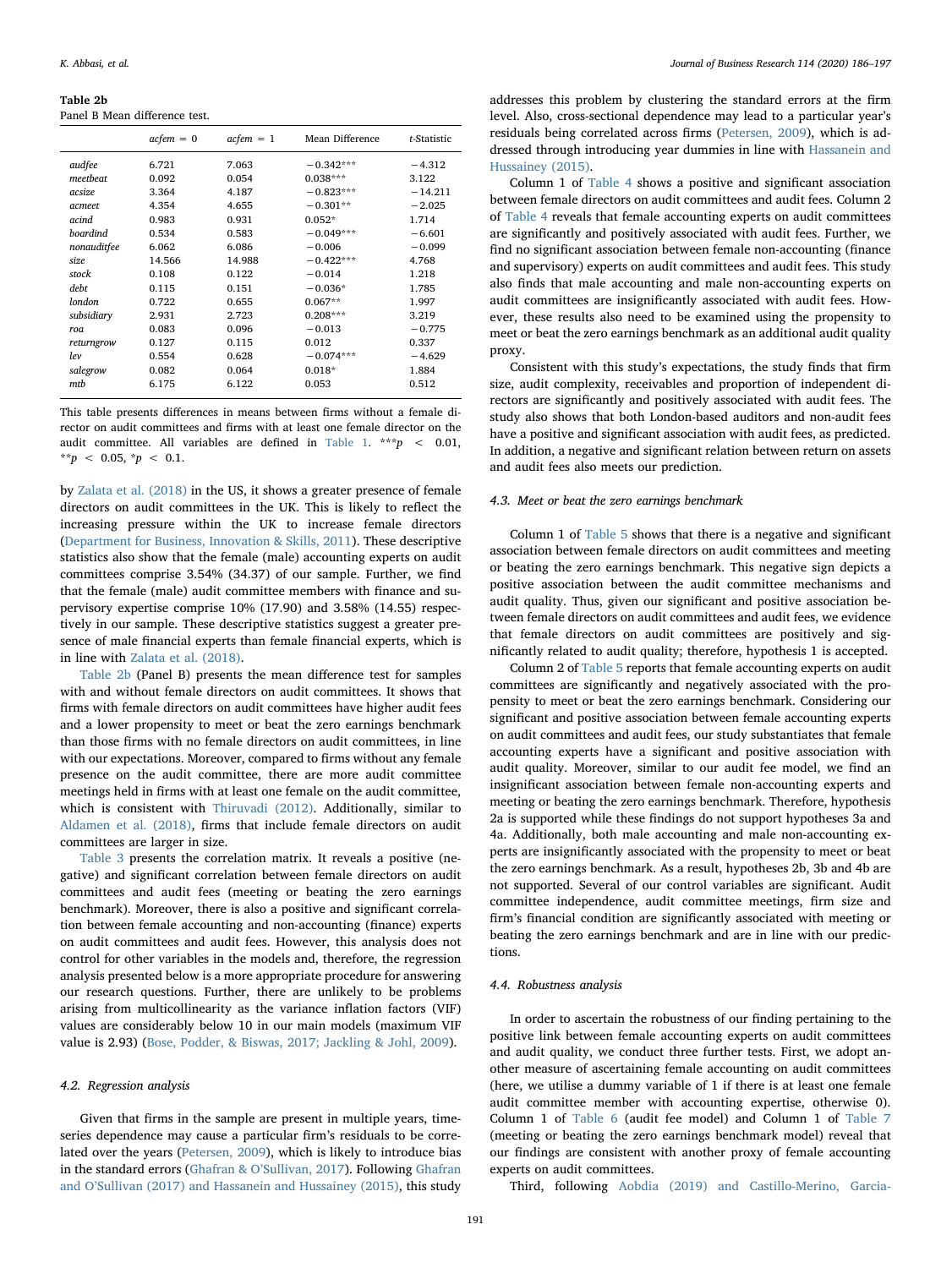<span id="page-6-0"></span>

| Table |  |  |  |  |
|-------|--|--|--|--|
|       |  |  |  |  |

| Correlation matrix. |           |            |                  |            |            |             |           |           |           |
|---------------------|-----------|------------|------------------|------------|------------|-------------|-----------|-----------|-----------|
|                     | audfee    | meetbeat   | acfem            | femacc     | femfinance | femsuper    | mlacc     | mlfinance | mlsuper   |
| audfee              | 1.000     |            |                  |            |            |             |           |           |           |
| meetbeat            | 0.026     | 1.000      |                  |            |            |             |           |           |           |
| acfem               | $0.077*$  | $-0.079*$  | 1.000            |            |            |             |           |           |           |
| femacc              | $0.069*$  | $-0.035$   | $0.393*$         | 1.000      |            |             |           |           |           |
| femfinance          | $0.102*$  | 0.011      | $0.547*$         | $-0.095*$  | 1.000      |             |           |           |           |
| femsuper            | $-0.022$  | $-0.036$   | $0.323*$         | $-0.107*$  | $-0.105*$  | 1.000       |           |           |           |
| mlacc               | $-0.047$  | 0.033      | $-0.280*$        | $-0.278*$  | $-0.032$   | $-0.058*$   | 1.000     |           |           |
| mlfinance           | $-0.002$  | 0.022      | $-0.216*$        | 0.034      | $-0.229*$  | $-0.085*$   | $-0.352*$ | 1.000     |           |
| mlsuper             | 0.042     | 0.001      | $-0.287*$        | $-0.139*$  | $-0.142*$  | $-0.088*$   | $-0.157*$ | $-0.320*$ | 1.000     |
| acind               | $0.159*$  | $-0.044$   | $0.080*$         | 0.026      | 0.041      | $0.059*$    | $-0.094*$ | 0.039     | 0.024     |
| acsize              | $0.267*$  | $-0.050*$  | $0.270*$         | $0.052*$   | $0.168*$   | $0.092*$    | $-0.200*$ | $-0.045$  | 0.02      |
|                     | $0.412*$  | $-0.003$   | $0.068*$         | $0.048*$   | $0.162*$   | $-0.045$    | 0.042     | $0.087*$  | $-0.068*$ |
| acmeet<br>boardind  | $0.509*$  | $-0.01$    | $0.152*$         | $0.105*$   | $0.131*$   | 0.02        | 0.046     | $-0.052*$ | $-0.016$  |
|                     | $0.728*$  | 0.03       | $-0.056*$        | $-0.027$   | 0.045      | $-0.134*$   | 0.025     | $0.075*$  | 0.023     |
| nonauditfee         |           |            |                  |            |            |             |           |           |           |
| size                | $0.760*$  | $0.054*$   | $0.108*$         | 0.017      | $0.185*$   | 0.002       | 0.03      | 0.03      | $-0.025$  |
| stock               | $-0.272*$ | $-0.036$   | $0.092*$         | $0.078*$   | $-0.015$   | $-0.034$    | $-0.033$  | $0.052*$  | $-0.111*$ |
| debt                | 0.017     | $-0.043$   | $-0.015$         | $0.054*$   | $-0.079*$  | $-0.026$    | $-0.078*$ | $-0.059*$ | $0.141*$  |
| london              | $0.385*$  | $0.065*$   | $-0.016$         | $0.063*$   | $-0.094*$  | $0.055*$    | $-0.02$   | $0.107*$  | $-0.027$  |
| subsidiary          | $0.466*$  | $-0.029$   | $-0.045$         | $0.075*$   | 0.009      | $-0.084*$   | $-0.011$  | $-0.047$  | 0.026     |
| $_{roa}$            | $-0.168*$ | $-0.149*$  | $0.049*$         | $0.051*$   | 0.019      | $-0.076*$   | $0.064*$  | $-0.034$  | $-0.047$  |
| returngrow          | $-0.049*$ | $-0.086*$  | $-0.015$         | 0.02       | $-0.064*$  | $-0.006$    | $-0.006$  | 0.033     | $-0.001$  |
| lev                 | $0.229*$  | $0.048*$   | $0.108*$         | $0.097*$   | $0.086*$   | $-0.021$    | $-0.148*$ | $-0.050*$ | $0.054*$  |
| salegrow            | $-0.078*$ | $-0.052*$  | $-0.060*$        | $-0.014$   | $-0.057*$  | $-0.011$    | 0.01      | $0.071*$  | 0.011     |
| mtb                 | $-0.091*$ | $-0.02$    | $-0.001$         | $-0.011$   | 0.007      | $0.059*$    | $0.058*$  | 0.036     | $-0.064*$ |
|                     |           |            |                  |            |            |             |           |           |           |
|                     | acind     | acszie     | $a$ <i>cmeet</i> | boardind   |            | nonauditfee | size      | stock     | debt      |
|                     |           |            |                  |            |            |             |           |           |           |
| acind               | 1.000     |            |                  |            |            |             |           |           |           |
| acsize              | 0.021     | 1.000      |                  |            |            |             |           |           |           |
| acmeet              | $0.010*$  | $0.083*$   | 1.000            |            |            |             |           |           |           |
| boardind            | $0.344*$  | $0.338*$   | $0.392*$         | 1.000      |            |             |           |           |           |
| nonauditfee         | $0.094*$  | $0.207*$   | $0.385*$         | $0.403*$   |            | 1.000       |           |           |           |
| size                | $0.112*$  | $0.215*$   | $0.430*$         | $0.494*$   |            | $0.647*$    | 1.000     |           |           |
| stock               | 0.036     | $-0.034$   | $-0.143*$        | $-0.133*$  |            | $-0.257*$   | $-0.163*$ | 1.000     |           |
| debt                | 0.037     | $0.074*$   | $-0.034$         | $-0.054*$  |            | $-0.080*$   | $-0.321*$ | $-0.069*$ | 1.000     |
| london              | $0.093*$  | $0.184*$   | $0.242*$         | $0.307*$   |            | $0.350*$    | $0.379*$  | 0.008     | $-0.182*$ |
| subsidiary          | $0.146*$  | $0.120*$   | $0.149*$         | $0.196*$   |            | $0.271*$    | $0.188*$  | $-0.282*$ | $0.227*$  |
| roa                 | 0.007     | 0.003      | $-0.081*$        | $-0.010$   |            | $-0.141*$   | $-0.233*$ | $0.070*$  | $0.203*$  |
| returngrow          | $-0.010$  | 0.015      | $-0.062*$        | $-0.032$   |            | $-0.010$    | $-0.068*$ | $0.056*$  | 0.017     |
| lev                 | 0.043     | $0.075*$   | 0.028            | $0.082*$   |            | $0.158*$    | $0.132*$  | $-0.229*$ | $0.099*$  |
| $\emph{sales}$      | 0.016     | 0.008      | $-0.060*$        | $-0.018$   |            | $-0.033$    | $-0.048*$ | 0.042     | $-0.017$  |
| mtb                 | 0.004     | $-0.055*$  | 0.029            | 0.003      |            | $-0.165*$   | $-0.166*$ | $-0.004$  | $0.191*$  |
|                     | london    | subsidiary | roa              | returngrow |            | lev         | salegrow  | mtb       |           |
| london              | 1.000     |            |                  |            |            |             |           |           |           |
| subsidiary          | $0.102*$  | 1.000      |                  |            |            |             |           |           |           |
| $_{roa}$            | $-0.136*$ | $0.085*$   | 1.000            |            |            |             |           |           |           |
|                     | $-0.023$  | $-0.013$   | $0.163*$         | 1.000      |            |             |           |           |           |
| returngrow<br>lev   | 0.037     | $0.202*$   | $-0.043$         | $-0.055*$  |            | 1.000       |           |           |           |
| salegrow            | 0.029     | $-0.040$   | $0.089*$         | $0.227*$   |            | $-0.102*$   | 1.000     |           |           |

All variables are defined in [Table 1](#page-4-1).  $np < 0.1$ .

[Blandon, and Martinez-Blasco \(2019\)](#page-10-5), we employ another cut-off of 0 to 0.01 in our meeting or beating the zero earnings benchmark model. In Column 2 of [Table 7](#page-8-2), we still find a negative and significant relation between female accounting experts on audit committees and the propensity to meet or beat the zero earnings benchmark.

# 4.5. Endogeneity

Although we find that there is a positive association between female accounting experts on audit committees and audit quality, it is essential to address possible endogeneity bias. Hence, we adopt the propensity score matching methodology to mitigate these endogenous concerns. First, following [Habib, Muhammadi, and Jiang \(2017\), Hardies,](#page-10-50) [Breesch, and Branson \(2015\), Hooghiemstra, Hermes, Oxelheim, and](#page-10-50) [Randøy \(2019\), Peel \(2018\)](#page-10-50), and [Shipman, Swanquist, and Whited](#page-11-11) [\(2017\),](#page-11-11) all variables except the percentage of female accounting experts on the audit committee (the main variable in our case) are used to

determine the probability of including female accounting experts on the audit committee. [Hardies et al. \(2015\)](#page-10-51) contend that this approach is in line with the research on propensity score matching.

Secondly, matched pairs are ascertained, where a treated firm (with female accounting experts present on the audit committee) is matched with a control firm (without any female accounting experts present on the audit committee) with the closest propensity score to the treated firm (nearest neighbour matching) ([Lai et al., 2017; Peel, 2018\)](#page-10-6). In this step, the matching is performed without replacement, where control firms are matched to treated firms only once, as [Shipman et al. \(2017\)](#page-11-11) posit that this procedure is standard in accountancy research. Moreover, as per [Gull et al. \(2018\) and Hooghiemstra et al. \(2019\),](#page-10-52) a calliper distance (the maximum difference in the propensity scores of treated and control firms) of 0.01 is also implemented to enhance the quality of the matching. Finally, regression is conducted on the matched sample; this last step, according to [Peel \(2018\)](#page-10-53), addresses any remaining differences in observable characteristics between matched and control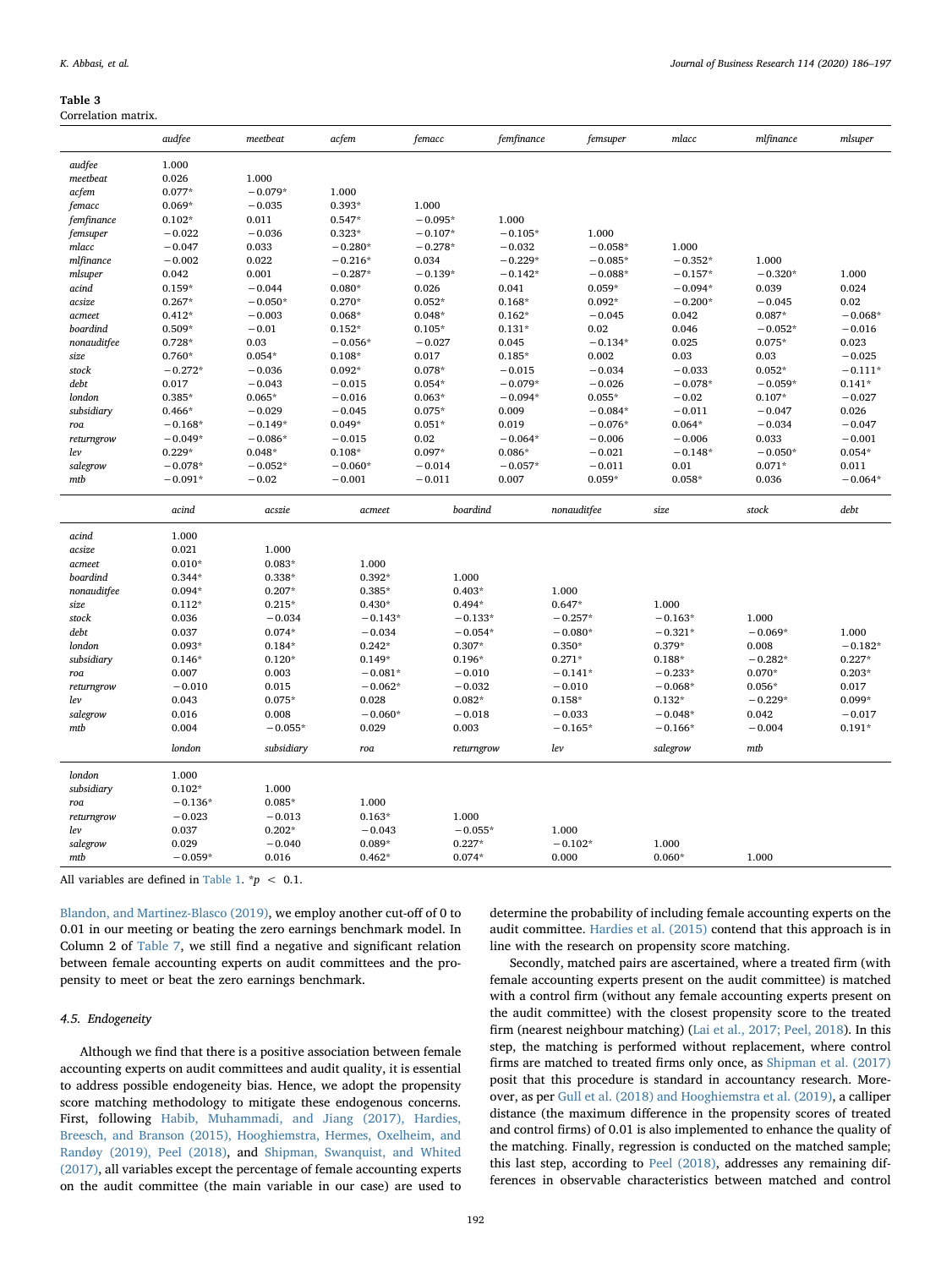#### <span id="page-7-0"></span>Table 4

Regression analysis of female directors and female and male financial experts on audit committees (Audit fees).

|                  | Female directorship | Female and male financial experts |
|------------------|---------------------|-----------------------------------|
| acfem            | $0.489**$           |                                   |
|                  | (2.613)             |                                   |
| femacc           |                     | $0.582*$                          |
|                  |                     | (1.725)                           |
| femfinance       |                     | 0.080                             |
|                  |                     | (0.280)                           |
| femsuper         |                     | 0.470                             |
|                  |                     | (1.045)                           |
| mlacc            |                     | $-0.284$                          |
|                  |                     | $(-1.291)$                        |
| mlfinance        |                     | $-0.190$                          |
|                  |                     | $(-0.678)$                        |
| mlsuper          |                     | $-0.023$                          |
|                  |                     | $(-0.094)$                        |
| acind            | 0.013               | 0.077                             |
|                  | (0.027)             | (0.173)                           |
| acsize           | $-0.022$            | $-0.016$                          |
|                  | $(-0.653)$          | $(-0.463)$                        |
| acmeet           | $-0.014$            | $-0.009$                          |
|                  | $(-0.368)$          | $(-0.248)$                        |
| boardind         | 1.186***            | 1.106***                          |
|                  | (2.944)             | (2.678)                           |
| nonauditfee      | $0.288***$          | $0.296***$                        |
|                  | (4.666)             | (4.662)                           |
| size             | $0.491***$          | $0.495***$                        |
|                  | (11.670)            | (10.940)                          |
| stock            | $-0.448$            | $-0.418$                          |
|                  | $(-1.457)$          | $(-1.349)$                        |
| debt             | 2.939***            | 2.849***                          |
|                  | (3.822)             | (3.751)                           |
| london           | $0.224**$           | $0.194*$                          |
|                  | (2.242)             | (1.832)                           |
| subsidiary       | $0.216***$          | $0.211***$                        |
|                  | (5.177)             | (4.898)                           |
| roa              | $-0.607*$           | $-0.567*$                         |
|                  | $(-1.950)$          | $(-1.949)$                        |
| Constant         | $-3.785***$         | $-3.756***$                       |
|                  | $(-5.570)$          | $(-5.540)$                        |
| Observations     | 770                 | 761                               |
| Adjusted $R^2$   | 0.821               | 0.820                             |
| Year effects     | YES                 | YES                               |
| Industry effects | YES                 | YES                               |
| F Test           | 82.73***            | 78.31***                          |

Column 1 reports the results on the link between female directors on audit committees and audit fees. Column 2 presents the results for the relation between the types of female and male financial experts on audit committees and audit fees. All standard errors are clustered at the firm level. Reported results include t-statistics in parentheses along with coefficients. All variables are de-fined in [Table 1.](#page-4-1) \*\*\*p < 0.01, \*\*p < 0.05, \*p < 0.1.

firms and also entails a doubly robust approach in which "if either the matching or the parametric model is correct, but not necessarily both, causal estimates will still be consistent" (p. 175).

[Tables A.1](#page-8-3) (audit fees) and [A.2](#page-9-0) (meeting or beating the zero earnings benchmark) show the similarity between the treated and control firms, given that no observable firm characteristic is significant, thus suggesting successful matching [\(Habib et al., 2017; Peel, 2018](#page-10-50)). This shows that the treated and control firms are similar concerning the firm characteristics observed, so any effect on the dependent variable (audit quality, in this case) arises due to the variable of interest (female accounting experts on audit committees, in this study) ([Habib et al., 2017;](#page-10-50) [Peel, 2018](#page-10-50)). Column 2 of [Table 6](#page-8-1) (audit fees) and Column 3 of [Table 7](#page-8-2) (meeting or beating the zero earnings benchmark) present the regression analysis on the matched sample and indicates that female accounting experts on audit committees are positively and significantly associated with audit quality, given that they are positively linked with audit fees and negatively related with meeting or beating the zero earnings benchmark. Overall, propensity score matching analysis

<span id="page-7-1"></span>Table 5 Probit regression (Meeting or beating the zero earnings benchmark).

|                  | Female directorship | Female and male financial experts |
|------------------|---------------------|-----------------------------------|
| acfem            | $-1.014***$         |                                   |
|                  | $(-2.888)$          |                                   |
| femacc           |                     | $-1.327*$                         |
|                  |                     | $(-1.706)$                        |
| femfinance       |                     | $-0.181$                          |
|                  |                     | $(-0.312)$                        |
| femsuper         |                     | $-0.595$                          |
|                  |                     | $(-0.710)$                        |
| mlacc            |                     | 0.426                             |
|                  |                     | (0.909)                           |
| mlfinance        |                     | 0.544                             |
|                  |                     | (1.209)                           |
| mlsuper          |                     | 0.118                             |
|                  |                     | (0.300)                           |
| acind            | $-3.043***$         | $-2.117***$                       |
|                  | $(-2.748)$          | $(-2.677)$                        |
| acsize           | $-0.087$            | $-0.205**$                        |
|                  | $(-1.450)$          | $(-2.452)$                        |
| acmeet           | $-0.096**$          | $-0.0879**$                       |
|                  | $(-2.351)$          | $(-2.170)$                        |
| boardind         | $-0.128$            | 0.642                             |
|                  | $(-0.192)$          | (0.693)                           |
| size             | $0.205***$          | $0.108*$                          |
|                  | (3.849)             | (1.654)                           |
| returngrow       | $-0.268*$           | $-0.417$                          |
|                  | $(-1.791)$          | $(-1.633)$                        |
| lev              | $0.655**$           | 0.435                             |
|                  | (2.065)             | (1.175)                           |
| salegrow         | 0.038               | $-0.322$                          |
|                  | (0.152)             | $(-0.781)$                        |
| mtb              | $-0.002$            | $-0.001$                          |
|                  | $(-1.080)$          | $(-1.038)$                        |
| Constant         | 0.032               | $-0.259$                          |
|                  | (0.025)             | $(-0.196)$                        |
| Observations     | 1,130               | 1,119                             |
| Pseudo $R^2$     | 0.136               | 0.141                             |
| Year effects     | YES                 | <b>YES</b>                        |
| Industry effects | YES                 | YES                               |
| Wald test        | 101.57***           | 139.59***                         |

Column 1 reports the results for the association between female directors on audit committees and the propensity to meet or beat the zero earnings benchmark. Column 2 presents the results for the relation between the types of female and male financial experts on the audit committee and meeting or beating the zero earnings benchmark. Standard errors are clustered at the firm level. Reported results include z-statistics in parentheses along with coefficients. All variables are defined in [Table 1.](#page-4-1) \*\*\*  $p$  < 0.01, \*\*  $p$  < 0.05, \*  $p$  < 0.1.

suggests that the finding associated with the positive relationship between female accounting experts on audit committees and audit quality is robust to any endogeneity bias.

### 4.6. Tokenism

A stream of research suggests that the influence on decision making requires the combined effort of multiple members – for example, at least two female directors may be necessary to influence decision making, whereas a singular female director may often be subject to tokenism ([Erkut, Kramer, & Konrad, 2008\)](#page-10-54). Therefore, we conduct an additional regression analysis separating the firm-years which have at least two female directors in the audit committees ( $n = 279$ ). We find that our preliminary findings remain qualitatively unchanged, which suggest that tokenism has no impact on our findings.

#### 4.7. Omitted variable bias

The concept of audit quality is not static and therefore identifying the determinants of audit quality is not conclusive. To mitigate the omitted-variable bias introduced by unobservable firm characteristics,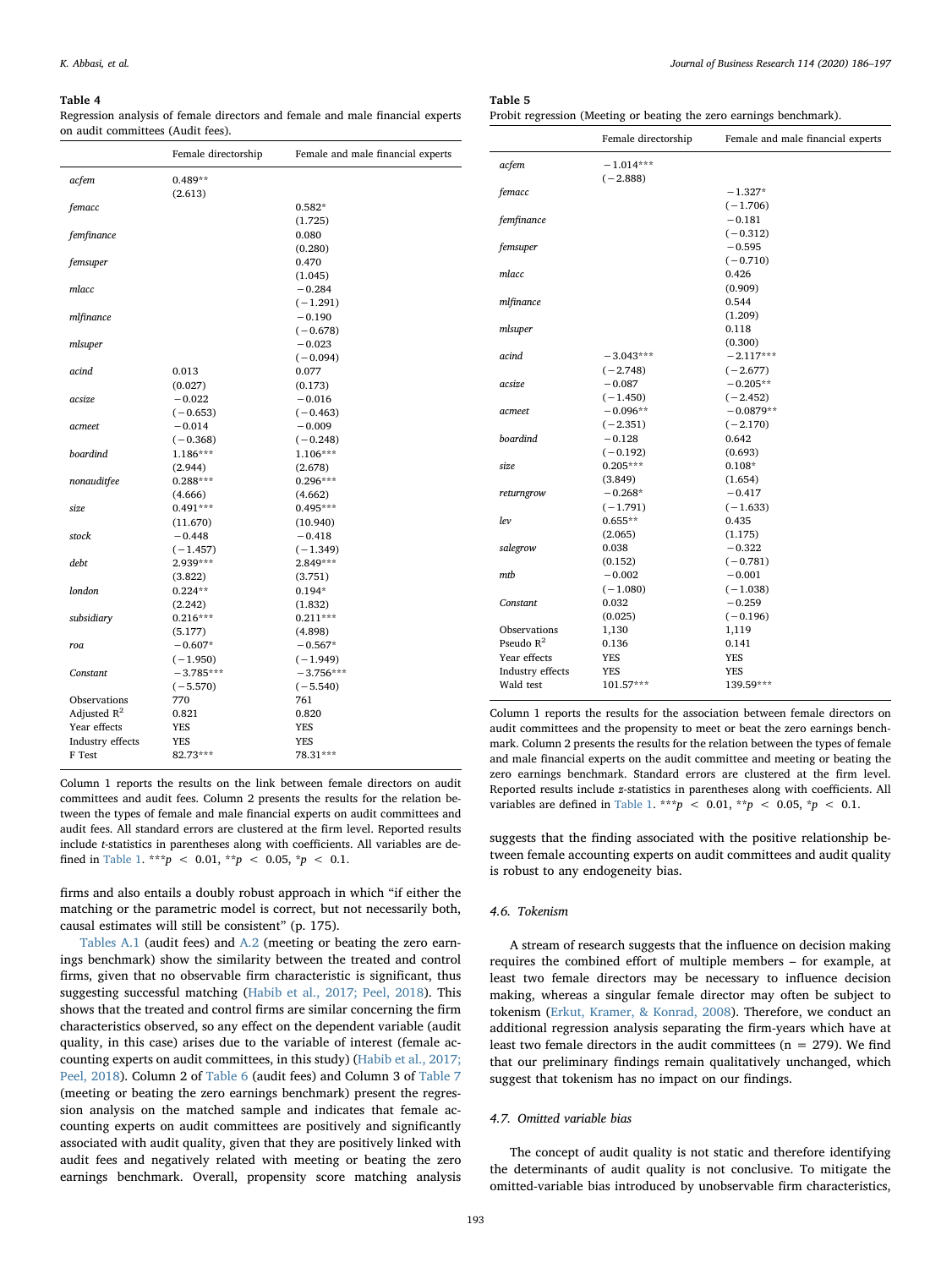<span id="page-8-1"></span>Table 6

Additional tests (Audit fees).

|                  | Dummy (Female accounting experts) | Matched sample |
|------------------|-----------------------------------|----------------|
| dumfemacc        | $0.169**$                         |                |
|                  | (2.126)                           |                |
| femacc           |                                   | $0.599*$       |
|                  |                                   | (1.779)        |
| acind            | 0.165                             | $-0.079$       |
|                  | (0.373)                           | $(-0.131)$     |
| acsize           | $-0.008$                          | $-0.006$       |
|                  | $(-0.210)$                        | $(-0.132)$     |
| acmeet           | $-0.014$                          | 0.022          |
|                  | $(-0.376)$                        | (0.621)        |
| <b>boardind</b>  | $1.137***$                        | 1.028          |
|                  | (2.842)                           | (1.567)        |
| nonauditfee      | $0.282***$                        | $0.414***$     |
|                  | (4.628)                           | (2.842)        |
| size             | $0.502***$                        | $0.407***$     |
|                  | (11.670)                          | (3.637)        |
| stock            | $-0.436$                          | $-0.465$       |
|                  | $(-1.431)$                        | $(-1.022)$     |
| deht             | $2.880***$                        | $3.435***$     |
|                  | (3.957)                           | (4.074)        |
| london           | $0.188*$                          | $-0.095$       |
|                  | (1.846)                           | $(-0.634)$     |
| subsidiary       | $0.211***$                        | $0.178***$     |
|                  | (5.032)                           | (3.129)        |
| roa              | $-0.582*$                         | $-0.353$       |
|                  | $(-1.776)$                        | $(-0.401)$     |
| Constant         | $-4.008***$                       | $-3.051**$     |
|                  | $(-5.789)$                        | $(-2.442)$     |
| Observations     | 770                               | 200            |
| Adjusted $R^2$   | 0.820                             | 0.839          |
| Year effects     | <b>YES</b>                        | <b>YES</b>     |
| Industry effects | <b>YES</b>                        | <b>YES</b>     |
| F Test           | 83.23***                          | 93.63***       |

This table presents the results after performing additional tests on the association between female accounting experts on audit committees and audit fees. Column 1 utilises a dummy variable method to ascertain female accounting experts. Column 2 reports the results based on the propensity score matched sample. All standard errors are clustered at the firm level. Reported results include t-statistics in parentheses along with coefficients. All variables are de-fined in [Table 1.](#page-4-1) \*\*\*p < 0.01, \*\*p < 0.05, \*p < 0.1.

we execute an analysis where we control for whether the firm experiences a going concern opinion. We also control financial reporting quality using discretionary accruals in the regression model, which are expected to control for time-invariant unobservable characteristics. We find that the preliminary results remain consistent and we therefore conclude that our findings are robust (see [Table 8](#page-9-1)).

# <span id="page-8-0"></span>5. Conclusion

Corporate governance regulators' efforts to increase gender diversity in firms ([Ali, Ng, & Kulik, 2014; Lai et al., 2017; Srinidhi et al.,](#page-10-55) [2011; Terjesen & Sealy, 2016\)](#page-10-55) indicate the importance of thoroughly examining whether female directors on audit committees improve audit quality. However, the previous literature on this aspect is not convincing as it fails to incorporate the practitioners' assessment of audit quality. [Aobdia \(2019\)](#page-10-5) argues that it is important to consider the practitioners' views on audit quality, given that they possess more information about the audit and, hence, provide better judgment on audit quality. Thus, by incorporating practitioners' evaluations of audit quality in the audit quality measures, we provide more convincing evidence that female directors on audit committees act as an effective mechanism in improving audit quality.

Further, prior literature ([Ittonen et al., 2010; Zalata et al., 2018\)](#page-10-7) examining female financial experts on audit committees and financial reporting monitoring is mixed. We argue that this may be because the researchers did not segregate female financial experts into accounting

<span id="page-8-2"></span>

| Table 7                                                            |
|--------------------------------------------------------------------|
| Additional tests (Meeting or beating the zero earnings benchmark). |

|                  | Dummy       | Alternative cut-off value | Matched sample |  |
|------------------|-------------|---------------------------|----------------|--|
| dumfemacc        | $-0.367*$   |                           |                |  |
|                  | $(-1.801)$  |                           |                |  |
| femacc           |             | $-1.593*$                 | $-1.753**$     |  |
|                  |             | $(-1.686)$                | $(-2.126)$     |  |
| acind            | $-2.181***$ |                           | $-2.099$       |  |
|                  | $(-2.968)$  |                           | $(-1.184)$     |  |
| acsize           | $-0.189**$  | $-0.211**$                | $-0.205$       |  |
|                  | $(-2.361)$  | $(-2.356)$                | $(-1.578)$     |  |
| acmeet           | $-0.083**$  | $-0.101*$                 | $-0.151*$      |  |
|                  | $(-2.089)$  | $(-1.815)$                | $(-1.764)$     |  |
| <b>boardind</b>  | 0.583       | 1.192                     | 0.074          |  |
|                  | (0.663)     | (1.037)                   | (0.053)        |  |
| size.            | $0.105*$    | 0.059                     | $0.240**$      |  |
|                  | (1.668)     | (0.754)                   | (2.162)        |  |
| returngrow       | $-0.285$    | 0.120                     | $-0.166$       |  |
|                  | $(-1.151)$  | (0.556)                   | $(-0.429)$     |  |
| lev              | 0.368       | 0.644                     | 0.278          |  |
|                  | (1.015)     | (1.526)                   | (0.401)        |  |
| salegrow         | $-0.328$    | $-0.219$                  | $-0.369$       |  |
|                  | $(-0.822)$  | $(-0.400)$                | $(-0.665)$     |  |
| mth              | $-0.001$    | 0.000                     | $-0.001$       |  |
|                  | $(-0.868)$  | (0.087)                   | $(-0.372)$     |  |
| Constant         | 0.329       | $-1.712$                  | $-1.032$       |  |
|                  | (0.262)     | $(-1.378)$                | $(-0.452)$     |  |
| Observations     | 1,130       | 1,038                     | 249            |  |
| Pseudo $R^2$     | 0.129       | 0.121                     | 0.166          |  |
| Year effects     | <b>YES</b>  | <b>YES</b>                | <b>YES</b>     |  |
| Industry effects | <b>YES</b>  | <b>YES</b>                | <b>YES</b>     |  |
| Wald test        | 111.68***   | 189.61***                 | 47.51***       |  |

This table presents the results after performing additional tests on the association between female accounting experts on audit committees and the propensity to meet or beat the zero earnings benchmark. Column 1 adopts a dummy variable method to ascertain female accounting experts. Column 2 determines meeting or beating the zero earnings benchmark by utilising an alternative cut-off value of 0–0.01. Further, in Column 2, audit committee independence is dropped because applying a lower cut-off value resulted in all firm-year observations with a fully independent audit committee. Column 3 reports the results based on the propensity score matched sample. Standard errors are clustered at the firm level. Reported results include z-statistics in parentheses along with coefficients. All variables are defined in [Table 1.](#page-4-1) \*\*\*p < 0.01, \*\*p < 0.05, \*p < 0.1.

<span id="page-8-3"></span>

| Table A.1 |                               |  |
|-----------|-------------------------------|--|
|           | Mean difference (Audit fees). |  |

|                 | Treated | Control | p-Value |
|-----------------|---------|---------|---------|
| acind           | 0.992   | 0.977   | 0.260   |
| acsize          | 4.350   | 4.470   | 0.494   |
| acmeet          | 4.770   | 4.530   | 0.314   |
| <b>boardind</b> | 0.606   | 0.587   | 0.251   |
| nonauditfee     | 6.481   | 6.317   | 0.440   |
| size            | 15.475  | 15.297  | 0.419   |
| stock           | 0.136   | 0.164   | 0.319   |
| debt            | 0.105   | 0.119   | 0.250   |
| london          | 0.860   | 0.850   | 0.842   |
| subsidiary      | 3.013   | 2.862   | 0.290   |
| roa             | 0.091   | 0.079   | 0.151   |

Column 1 and 2 in this table shows the mean values of observable firm characteristics for treated (presence of a female accounting expert on the audit committee) and control (absence of a female accounting expert on the audit committee) firms after nearest neighbour matching. Column 3 reports the pvalues for the mean differences. All variables are defined in [Table 1](#page-4-1).

or non-accounting expertise. [Zalata et al. \(2018\)](#page-11-5) find that female financial experts on audit committees mitigate earnings management while [Ittonen et al. \(2010\)](#page-10-7) evidence an insignificant association between female financial experts on audit committees and audit fees. Our findings seem to explain this conflicting evidence, as we find that the accounting expertise of female financial experts on audit committees is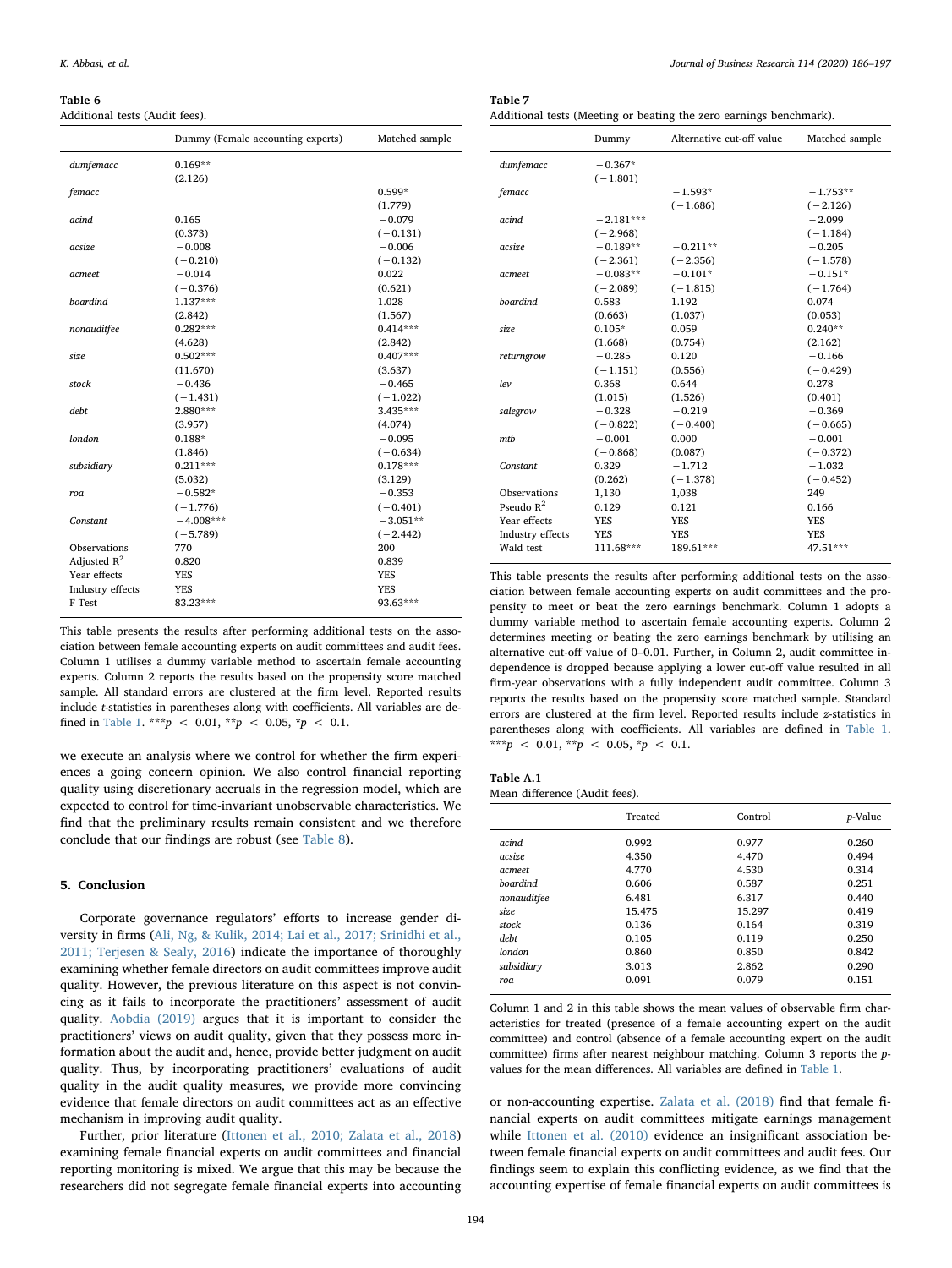#### <span id="page-9-0"></span>Table A.2

Mean difference (Meeting or beating the zero earnings benchmark).

|                 | Treated | Control | <i>p</i> -Value |
|-----------------|---------|---------|-----------------|
| acind           | 0.995   | 0.992   | 0.588           |
| acsize          | 4.107   | 4.095   | 0.914           |
| acmeet          | 4.681   | 4.663   | 0.917           |
| <b>boardind</b> | 0.595   | 0.606   | 0.349           |
| size            | 15.094  | 15.111  | 0.921           |
| returngr        | 0.144   | 0.093   | 0.250           |
| lev             | 0.647   | 0.643   | 0.857           |
| salegr          | 0.069   | 0.041   | 0.213           |
| mtb             | 4.866   | 6.129   | 0.823           |

Column 1 and 2 in this table shows the mean values of observable firm characteristics for treated (presence of a female accounting expert on the audit committee) and control (absence of a female accounting expert on the audit committee) firms after nearest neighbour matching. Column 3 reports the pvalues for the mean differences. All variables are defined in [Table 1](#page-4-1).

significantly and positively associated with audit quality while there is an insignificant association between non-accounting (finance and supervisory) female financial experts on audit committees and audit quality.

This study has several implications for regulators, policy-makers, firms and accountancy professionals. First, this study supports legislating to achieve a higher presence of female directors and suggests the beneficial effects of incorporating female directors. Also, our findings indicate that a female quota policy is likely to be useful only if female directors on audit committees have accounting expertise. Second, regulators in the US and the UK have made efforts to only consider audit committee members with accounting expertise as part of the requirement to include a financial expert on audit committees. However, they have been unable to implement this policy due to the concerns stemming from the rigidness of such a directive [\(FRC, 2015; Ghafran &](#page-10-9) O'[Sullivan, 2017; Lee & Park, 2018\)](#page-10-9). Our results suggest that policymakers should emphasise the benefits of including accounting experts on audit committees to the stakeholders. Third, our study benefits managers who are attempting to enhance the audit quality of firms, as we find that firms experience an increase in audit quality if female

directors with accounting expertise are present on the audit committee. Finally, this study's findings suggest a limited presence of female accounting experts on audit committees. As we substantiate here that female accounting experts positively influence audit quality, our study recommends the accountancy profession implement policies to attract more female members. These involve, for example, conducting seminars/conferences where female accountants are invited, devising sponsorship opportunities for females, and making efforts to reduce the gender pay gap for female accountants, which may inspire and motivate females to join the accounting profession.

Our study's findings should be considered with caution. Despite using multiple methodologies to mitigate any endogenous bias, we acknowledge that endogeneity might not have been completely addressed. Furthermore, our findings may not apply to other research settings with distinct cultures and institutions. Lastly, the finding of an insignificant association between female non-accounting experts and audit quality may be dependent on whether the experts possess other characteristics, such as additional directorships. Therefore, future researchers may study specific characteristics of female non-accounting experts on audit committees.

# Acknowledgements

We would like to thank Associate Editor, Professor Sudip Datta, and anonymous reviewers for their valuable comments and suggestions. We are also grateful to Mary Rossiter for her excellent research assistance.

# Declaration of Competing Interest

Declarations of interest: none.

## Funding

This research did not receive any specific grant from funding agencies in the public, commercial, or not-for-profit sectors.

#### <span id="page-9-1"></span>Table 8

Additional test incorporating possible omitted variables [including going concern opinion and financial reporting quality (discretionary accruals)] and tokenism.

|                   | audfee                                            | meetbeat                  | audfees                  | meetbeat                                                                                           | audfee           | meetbeat                | audfee          | meetbeat                 |
|-------------------|---------------------------------------------------|---------------------------|--------------------------|----------------------------------------------------------------------------------------------------|------------------|-------------------------|-----------------|--------------------------|
|                   | Test for checking the effect of omitted variables |                           |                          | Test for checking the effect of tokenism [when the presence of female director is two or<br>above] |                  |                         |                 |                          |
| acfem             | $0.520***$<br>(2.661)                             | $-0.101***$<br>$(-2.793)$ |                          |                                                                                                    | $0.661*$ (1.835) | $-0.124*$<br>$(-1.793)$ |                 |                          |
| femacc            |                                                   |                           | $0.343***$<br>(2.990)    | $-0.053$<br>$(-1.612)$                                                                             |                  |                         | $0.395*(1.713)$ | 0.042<br>(1.011)         |
| femfinance        |                                                   |                           | $0.371***$<br>(4.312)    | 0.022(0.243)                                                                                       |                  |                         | 0.322(0.583)    | 0.032<br>(0.862)         |
| femsuper          |                                                   |                           | 0.039(1.184)             | $-0.072$<br>$(-0.878)$                                                                             |                  |                         | 0.383(0.548)    | $-0.211*$<br>$(-1.732)$  |
| mlacc             |                                                   |                           | 0.257(0.989)             | 0.089(1.295)                                                                                       |                  |                         | 0.394(0.592)    | 0.112<br>(0.928)         |
| mlfinance         |                                                   |                           | $0.532**$<br>(2.031)     | 0.055(0.492)                                                                                       |                  |                         | 0.600(1.080)    | $-0.057$<br>$(-1.066)$   |
| mlsuper           |                                                   |                           | $0.823***$<br>(2.918)    | 0.023(1.111)                                                                                       |                  |                         | 0.302(0.991)    | $-0.044$<br>$(-0.418)$   |
| Control variables | <b>YES</b>                                        | <b>YES</b>                | <b>YES</b>               | <b>YES</b>                                                                                         | <b>YES</b>       | <b>YES</b>              | <b>YES</b>      | <b>YES</b>               |
| Industry effects  | <b>YES</b>                                        | <b>YES</b>                | <b>YES</b>               | <b>YES</b>                                                                                         | <b>YES</b>       | <b>YES</b>              | <b>YES</b>      | YES                      |
| Year effects      | <b>YES</b>                                        | <b>YES</b>                | <b>YES</b>               | <b>YES</b>                                                                                         | <b>YES</b>       | <b>YES</b>              | <b>YES</b>      | YES                      |
| Observations      | 753                                               | 739                       | 753                      | 739                                                                                                | 249              | 249                     | 249             | 249                      |
| F-statistic       | 82.512***                                         | $\overline{\phantom{0}}$  | 79.154***                | -                                                                                                  | 77.589***        | -                       | 76.060***       | $\overline{\phantom{0}}$ |
| Wald Test         | -                                                 | 122.214***                |                          | 124.491***                                                                                         | -                | 118.121***              |                 | 119.214***               |
| Adjusted $R^2$    | 0.845                                             |                           | 0.854                    |                                                                                                    | 0.265            |                         | 0.268           |                          |
| Pseudo $-R^2$     | $\overline{\phantom{0}}$                          | 0.054                     | $\overline{\phantom{m}}$ | 0.115                                                                                              | -                | 0.171                   | -               | 0.195                    |

All standard errors are clustered at the firm level. Reported results include t-statistics (Column 1, 3, 5 and 7) and z-statistics (Column 2, 4, 6 and 8) in parentheses along with coefficients. All variables are defined in [Table 1](#page-4-1). \*\*\*p < 0.01, \*\*p < 0.05, \*p < 0.1.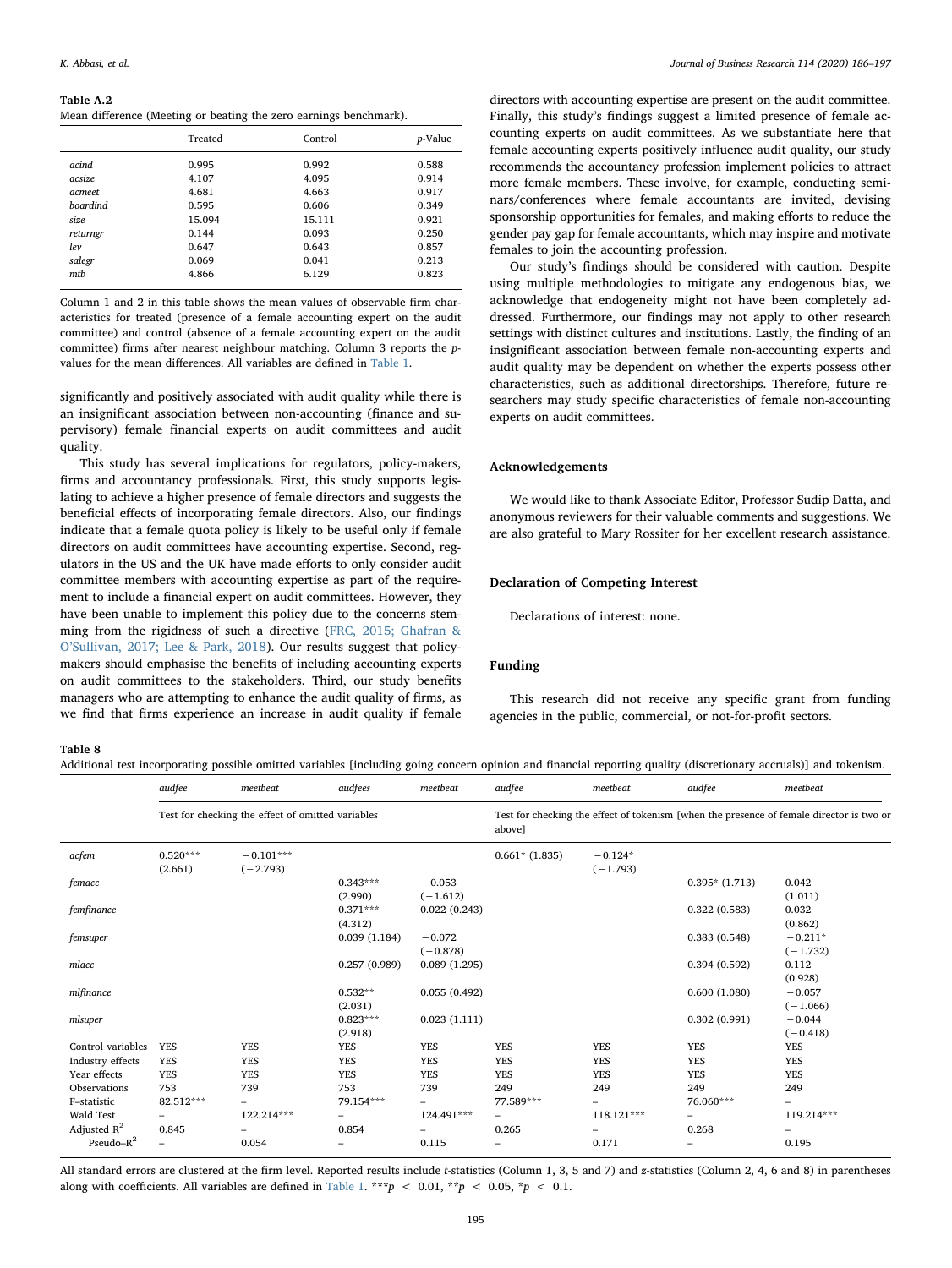#### K. Abbasi, et al. *Journal of Business Research 114 (2020) 186–197*

#### References

- <span id="page-10-17"></span>[Adams, R., & Ferreira, D. \(2009\). Women in the boardroom and their impact on gov](http://refhub.elsevier.com/S0148-2963(20)30229-0/h0005)ernance and performance. [Journal of Financial Economics, 94](http://refhub.elsevier.com/S0148-2963(20)30229-0/h0005)(2), 291–309.
- <span id="page-10-0"></span>[Aldamen, H., Hollindale, J., & Ziegelmayer, J. L. \(2018\). Female audit committee](http://refhub.elsevier.com/S0148-2963(20)30229-0/h0010) members and their influence on audit fees. [Accounting and Finance, 58](http://refhub.elsevier.com/S0148-2963(20)30229-0/h0010)(1), 57–89.
- <span id="page-10-55"></span>[Ali, M., Ng, Y. L., & Kulik, C. T. \(2014\). Board age and gender diversity: A test of com](http://refhub.elsevier.com/S0148-2963(20)30229-0/h0015)[peting linear and curvilinear predictions.](http://refhub.elsevier.com/S0148-2963(20)30229-0/h0015) Journal of Business Ethics, 125(3), 497–512.
- <span id="page-10-5"></span>[Aobdia, D. \(2019\). Do practitioner assessments agree with academic proxies for audit](http://refhub.elsevier.com/S0148-2963(20)30229-0/h0020) [quality? Evidence from PCAOB and internal inspections.](http://refhub.elsevier.com/S0148-2963(20)30229-0/h0020) Journal of Accounting and [Economics, 67](http://refhub.elsevier.com/S0148-2963(20)30229-0/h0020)(1), 144–174.
- <span id="page-10-44"></span>[Arun, T. G., Almahrog, Y. E., & Aribi, Z. A. \(2015\). Female directors and earnings man](http://refhub.elsevier.com/S0148-2963(20)30229-0/h0025)agement: Evidence from UK companies. [International Review of Financial Analysis, 39](http://refhub.elsevier.com/S0148-2963(20)30229-0/h0025), 137–[146](http://refhub.elsevier.com/S0148-2963(20)30229-0/h0025).
- <span id="page-10-10"></span>[Badolato, P., Donelson, D., & Ege, M. \(2014\). Audit committee](http://refhub.elsevier.com/S0148-2963(20)30229-0/h0030) financial expertise and [earnings management: The role of status.](http://refhub.elsevier.com/S0148-2963(20)30229-0/h0030) Journal of Accounting and Economics, 58(2–[3\), 208](http://refhub.elsevier.com/S0148-2963(20)30229-0/h0030)–230.
- <span id="page-10-42"></span>[Becker, C., DeFond, M., Jiambalvo, J., & Subramanyam, K. \(1998\). The e](http://refhub.elsevier.com/S0148-2963(20)30229-0/h0035)ffect of audit
- <span id="page-10-2"></span>quality on earnings management. [Contemporary Accounting Research, 15](http://refhub.elsevier.com/S0148-2963(20)30229-0/h0035)(1), 1–24. [Bédard, J., & Gendron, Y. \(2010\). Strengthening the](http://refhub.elsevier.com/S0148-2963(20)30229-0/h0040) financial reporting system: Can audit
- committees deliver? [International Journal of Auditing, 14](http://refhub.elsevier.com/S0148-2963(20)30229-0/h0040)(2), 174–210. [Bell, T., Causholli, M., & Knechel, W. \(2015\). Audit](http://refhub.elsevier.com/S0148-2963(20)30229-0/h0045) firm tenure, non-audit services, and
- <span id="page-10-16"></span>[internal assessments of audit quality.](http://refhub.elsevier.com/S0148-2963(20)30229-0/h0045) Journal of Accounting Research, 53(3), 461–509. [Bernardi, R., & Arnold, D. \(1997\). An examination of moral development within public](http://refhub.elsevier.com/S0148-2963(20)30229-0/h0050) accounting by gender, staff level, and firm. [Contemporary Accounting Research, 14](http://refhub.elsevier.com/S0148-2963(20)30229-0/h0050)(4), 653–[668](http://refhub.elsevier.com/S0148-2963(20)30229-0/h0050).
- <span id="page-10-15"></span>[Bernardi, R. A., Bosco, S. M., & Columb, V. L. \(2009\). Does female representation on](http://refhub.elsevier.com/S0148-2963(20)30229-0/h0055) [boards of directors associate with the 'most ethical companies' list?](http://refhub.elsevier.com/S0148-2963(20)30229-0/h0055) Corporate [Reputation Review, 12](http://refhub.elsevier.com/S0148-2963(20)30229-0/h0055)(3), 270–280.
- <span id="page-10-8"></span>[Bilal, Chen, S., & Komal, B. \(2018\). Audit committee](http://refhub.elsevier.com/S0148-2963(20)30229-0/h0060) financial expertise and earnings [quality: A meta-analysis.](http://refhub.elsevier.com/S0148-2963(20)30229-0/h0060) Journal of Business Research, 84, 253–270.
- <span id="page-10-47"></span>[Bose, S., Podder, J., & Biswas, K. \(2017\). Philanthropic giving, market-based performance](http://refhub.elsevier.com/S0148-2963(20)30229-0/h0065) [and institutional ownership: Evidence from an emerging economy.](http://refhub.elsevier.com/S0148-2963(20)30229-0/h0065) British Accounting [Review, 49](http://refhub.elsevier.com/S0148-2963(20)30229-0/h0065)(4), 429–444.
- <span id="page-10-43"></span>[Carey, P., & Simnett, R. \(2006\). Audit partner tenure and audit quality.](http://refhub.elsevier.com/S0148-2963(20)30229-0/h0070) Accounting Review, 81[\(3\), 653](http://refhub.elsevier.com/S0148-2963(20)30229-0/h0070)–676.
- <span id="page-10-24"></span>[Carter, D., Simkins, B., & Simpson, W. \(2003\). Corporate governance, board diversity, and](http://refhub.elsevier.com/S0148-2963(20)30229-0/h0075) firm value. [Financial Review, 38](http://refhub.elsevier.com/S0148-2963(20)30229-0/h0075)(1), 33–53.
- Castillo-Merino, D., Garcia-Blandon, J., & Martinez-Blasco, M. (2019). Auditor independence, current and future NAS fees and audit quality: Were European regulators right? European Accounting Review. [https://doi.org/10.1080/09638180.2019.](https://doi.org/10.1080/09638180.2019.1577151) [1577151.](https://doi.org/10.1080/09638180.2019.1577151)
- [Chen, H., Chen, J., Lobo, G., & Wang, Y. \(2011\). E](http://refhub.elsevier.com/S0148-2963(20)30229-0/h0085)ffects of audit quality on earnings [management and cost of equity capital: Evidence from China.](http://refhub.elsevier.com/S0148-2963(20)30229-0/h0085) Contemporary [Accounting Research, 28](http://refhub.elsevier.com/S0148-2963(20)30229-0/h0085)(3), 892–925.
- <span id="page-10-37"></span>[Chih, H., Shen, C., & Kang, F. \(2008\). Corporate social responsibility, investor protection,](http://refhub.elsevier.com/S0148-2963(20)30229-0/h0090) [and earnings management: Some international evidence.](http://refhub.elsevier.com/S0148-2963(20)30229-0/h0090) Journal of Business Ethics, 79(1–[2\), 179](http://refhub.elsevier.com/S0148-2963(20)30229-0/h0090)–198.
- <span id="page-10-38"></span>[Clatworthy, M. A., & Peel, M. J. \(2007\). The e](http://refhub.elsevier.com/S0148-2963(20)30229-0/h0095)ffect of corporate status on external audit fees: Evidence from the UK. [Journal of Business Finance and Accounting, 34](http://refhub.elsevier.com/S0148-2963(20)30229-0/h0095)(1–2), 169–[201](http://refhub.elsevier.com/S0148-2963(20)30229-0/h0095).
- <span id="page-10-30"></span>[Cohen, J., Hoitash, U., Krishnamoorthy, G., & Wright, A. \(2014\). The e](http://refhub.elsevier.com/S0148-2963(20)30229-0/h0100)ffect of audit [committee industry expertise on monitoring the](http://refhub.elsevier.com/S0148-2963(20)30229-0/h0100) financial reporting process. [Accounting Review, 89](http://refhub.elsevier.com/S0148-2963(20)30229-0/h0100)(1), 243–273.
- <span id="page-10-26"></span>[DeFond, M., Hann, R., & Hu, X. \(2005\). Does the market value](http://refhub.elsevier.com/S0148-2963(20)30229-0/h0105) financial expertise on audit [committees of boards of directors?](http://refhub.elsevier.com/S0148-2963(20)30229-0/h0105) Journal of Accounting Research, 43(2), 153–193.

<span id="page-10-41"></span>[DeFond, M., & Zhang, J. \(2014\). A review of archival auditing research.](http://refhub.elsevier.com/S0148-2963(20)30229-0/h0110) Journal of [Accounting and Economics, 58](http://refhub.elsevier.com/S0148-2963(20)30229-0/h0110)(2–3), 275–326.

- <span id="page-10-46"></span>Department for Business, Innovation & Skills (2011). Women on boards. Available at: <https://www.gov.uk/government/publications/women-on-boards-review> (accessed 24.07.2018).
- <span id="page-10-4"></span>Department for Business, Innovation & Skills (2015). Women on boards: 5 year summary (Davies review). Available at: [https://www.gov.uk/government/publications/](https://www.gov.uk/government/publications/women-on-boards-5-year-summary-davies-review) [women-on-boards-5-year-summary-davies-review](https://www.gov.uk/government/publications/women-on-boards-5-year-summary-davies-review) (accessed 9.12.2019).
- <span id="page-10-1"></span>[Dhaliwal, D., Naiker, V., & Navissi, F. \(2010\). The association between accruals quality](http://refhub.elsevier.com/S0148-2963(20)30229-0/h0125) [and the characteristics of accounting experts and mix of expertise on audit com](http://refhub.elsevier.com/S0148-2963(20)30229-0/h0125)mittees. [Contemporary Accounting Research, 27](http://refhub.elsevier.com/S0148-2963(20)30229-0/h0125)(3), 787–827.
- <span id="page-10-54"></span>[Erkut, S., Kramer, V. W., & Konrad, A. M. \(2008\). Critical mass: Does the number of](http://refhub.elsevier.com/S0148-2963(20)30229-0/h0130) [women on a corporate board make a di](http://refhub.elsevier.com/S0148-2963(20)30229-0/h0130)fference? In S. Vinnicombe, V. Singh, R. [Burke, D. Bilimoria, & M. Huse \(Eds.\).](http://refhub.elsevier.com/S0148-2963(20)30229-0/h0130) Women on corporate board of directors: International research and practice (pp. 222–[232\). Cheltenham: Edward Elgar](http://refhub.elsevier.com/S0148-2963(20)30229-0/h0130).
- <span id="page-10-39"></span>[Ezzamel, M., Gwilliam, D. R., & Holland, K. M. \(1996\). Some empirical evidence from](http://refhub.elsevier.com/S0148-2963(20)30229-0/h0135) [publicly quoted UK companies on the relationship between the pricing of audit and](http://refhub.elsevier.com/S0148-2963(20)30229-0/h0135) non-audit services. [Accounting and Business Research, 27](http://refhub.elsevier.com/S0148-2963(20)30229-0/h0135)(1), 3–16.
- <span id="page-10-9"></span>Financial Reporting Council (2015). Enhancing confidence in audit: Proposed revisions to the ethical standard, auditing standards, UK corporate governance code and guidance on audit committees. Available at: [https://www.frc.org.uk/getattachment/e7841adf](https://www.frc.org.uk/getattachment/e7841adf-ca5b-44e9-af1b-aa83cafeb5b9/%3b.aspx)[ca5b-44e9-af1b-aa83cafeb5b9/;.aspx](https://www.frc.org.uk/getattachment/e7841adf-ca5b-44e9-af1b-aa83cafeb5b9/%3b.aspx) (accessed 30.04.2019).
- <span id="page-10-3"></span>Financial Reporting Council (2018). The UK corporate governance code. Available at: [https://www.frc.org.uk/getattachment/88bd8c45-50ea-4841-95b0-d2f4f48069a2/](https://www.frc.org.uk/getattachment/88bd8c45-50ea-4841-95b0-d2f4f48069a2/2018-UK-Corporate-Governance-Code-FINAL.PDF) [2018-UK-Corporate-Governance-Code-FINAL.PDF](https://www.frc.org.uk/getattachment/88bd8c45-50ea-4841-95b0-d2f4f48069a2/2018-UK-Corporate-Governance-Code-FINAL.PDF) (accessed 11.08.2018).
- [Francis, J., Maydew, E., & Sparks, H. \(1999\). The role of Big 6 auditors in the credible](http://refhub.elsevier.com/S0148-2963(20)30229-0/h0150) reporting of accruals. [Auditing: A Journal of Practice & Theory, 18](http://refhub.elsevier.com/S0148-2963(20)30229-0/h0150)(2), 17–34.
- [Francis, J., & Yu, M. \(2009\). Big 4 o](http://refhub.elsevier.com/S0148-2963(20)30229-0/h0155)ffice size and audit quality. The Accounting Review, 84[\(5\), 1521](http://refhub.elsevier.com/S0148-2963(20)30229-0/h0155)–1552.

<span id="page-10-19"></span>[Garcia-Blandon, J., Argilés-Bosch, J. M., & Ravenda, D. \(2019\). Is there a gender e](http://refhub.elsevier.com/S0148-2963(20)30229-0/h0160)ffect on the quality of audit services? [Journal of Business Research, 96](http://refhub.elsevier.com/S0148-2963(20)30229-0/h0160), 238–249.

<span id="page-10-21"></span>[Gavious, I., Segev, E., & Yosef, R. \(2012\). Female directors and earnings management in](http://refhub.elsevier.com/S0148-2963(20)30229-0/h0165) high-technology firms. Pacifi[c Accounting Review, 24](http://refhub.elsevier.com/S0148-2963(20)30229-0/h0165)(1), 4–32.

- <span id="page-10-12"></span>Ghafran, C., & O'[Sullivan, N. \(2017\). The impact of audit committee expertise on audit](http://refhub.elsevier.com/S0148-2963(20)30229-0/h0170) [quality: Evidence from UK audit fees.](http://refhub.elsevier.com/S0148-2963(20)30229-0/h0170) British Accounting Review, 49(6), 578–593. [Goh, B. \(2009\). Audit committees, boards of directors, and remediation of material](http://refhub.elsevier.com/S0148-2963(20)30229-0/h0175)
- <span id="page-10-34"></span>weaknesses in internal control. [Contemporary Accounting Research, 26](http://refhub.elsevier.com/S0148-2963(20)30229-0/h0175)(2), 549–579. [Goodwin-Stewart, J., & Kent, P. \(2006\). Relation between external audit fees, audit](http://refhub.elsevier.com/S0148-2963(20)30229-0/h0180)
- <span id="page-10-40"></span>[committee characteristics and internal audit.](http://refhub.elsevier.com/S0148-2963(20)30229-0/h0180) Accounting and Finance, 46(3), 387–404. Graham, [J., Harvey, C., & Rajgopal, S. \(2005\). The economic implications of corporate](http://refhub.elsevier.com/S0148-2963(20)30229-0/h0185) financial reporting. [Journal of Accounting and Economics, 40](http://refhub.elsevier.com/S0148-2963(20)30229-0/h0185)(1–3), 3–73.
- <span id="page-10-52"></span>[Gull, A. A., Nekhili, M., Nagati, H., & Chtioui, T. \(2018\). Beyond gender diversity: How](http://refhub.elsevier.com/S0148-2963(20)30229-0/h0190) specifi[c attributes of female directors a](http://refhub.elsevier.com/S0148-2963(20)30229-0/h0190)ffect earnings management. British Accounting [Review, 50](http://refhub.elsevier.com/S0148-2963(20)30229-0/h0190)(3), 255–274.
- <span id="page-10-50"></span>[Habib, A., Muhammadi, A. H., & Jiang, H. \(2017\). Political connections, related party](http://refhub.elsevier.com/S0148-2963(20)30229-0/h0195) [transactions, and auditor choice: Evidence from Indonesia.](http://refhub.elsevier.com/S0148-2963(20)30229-0/h0195) Journal of Contemporary [Accounting and Economics, 13](http://refhub.elsevier.com/S0148-2963(20)30229-0/h0195)(1), 1–19.
- <span id="page-10-51"></span>[Hardies, K., Breesch, D., & Branson, J. \(2015\). The female audit fee premium.](http://refhub.elsevier.com/S0148-2963(20)30229-0/h0200) Auditing: A [Journal of Practice & Theory, 34](http://refhub.elsevier.com/S0148-2963(20)30229-0/h0200)(4), 171–195.
- <span id="page-10-49"></span>[Hassanein, A., & Hussainey, K. \(2015\). Is forward-looking](http://refhub.elsevier.com/S0148-2963(20)30229-0/h0205) financial disclosure really in[formative? Evidence from UK narrative statements.](http://refhub.elsevier.com/S0148-2963(20)30229-0/h0205) International Review of Financial [Analysis, 41](http://refhub.elsevier.com/S0148-2963(20)30229-0/h0205), 52–61.
- <span id="page-10-25"></span>[Hillman, A., & Dalziel, T. \(2003\). Boards of directors and](http://refhub.elsevier.com/S0148-2963(20)30229-0/h0210) firm performance: Integrating [agency and resource dependence perspectives.](http://refhub.elsevier.com/S0148-2963(20)30229-0/h0210) Academy of Management Review, 28(3), 383–[396](http://refhub.elsevier.com/S0148-2963(20)30229-0/h0210).
- <span id="page-10-31"></span>[Hoitash, U., Hoitash, R., & Bedard, J. \(2009\). Corporate governance and internal control](http://refhub.elsevier.com/S0148-2963(20)30229-0/h0215) over fi[nancial reporting: A comparison of regulatory regimes.](http://refhub.elsevier.com/S0148-2963(20)30229-0/h0215) Accounting Review, 84[\(3\), 839](http://refhub.elsevier.com/S0148-2963(20)30229-0/h0215)–867.
- [Hooghiemstra, R., Hermes, N., Oxelheim, L., & Randøy, T. \(2019\). Strangers on the board:](http://refhub.elsevier.com/S0148-2963(20)30229-0/h0220) [The impact of board internationalization on earnings management of Nordic](http://refhub.elsevier.com/S0148-2963(20)30229-0/h0220) firms. [International Business Review, 28](http://refhub.elsevier.com/S0148-2963(20)30229-0/h0220)(1), 119–134.
- <span id="page-10-18"></span>[Huang, J., & Kisgen, D. \(2013\). Gender and corporate](http://refhub.elsevier.com/S0148-2963(20)30229-0/h0225) finance: Are male executives overconfi[dent relative to female executives?](http://refhub.elsevier.com/S0148-2963(20)30229-0/h0225) Journal of Financial Economics, 108(3), 822–[839](http://refhub.elsevier.com/S0148-2963(20)30229-0/h0225).
- <span id="page-10-7"></span>[Ittonen, K., Miettinen, J., & Vähämaa, S. \(2010\). Does female representation in audit](http://refhub.elsevier.com/S0148-2963(20)30229-0/h0230) committees affect audit fees? [Quarterly Journal of Finance and Accounting, 49](http://refhub.elsevier.com/S0148-2963(20)30229-0/h0230)(3–4), 113–[139](http://refhub.elsevier.com/S0148-2963(20)30229-0/h0230).
- <span id="page-10-23"></span>Ittonen, [K., & Peni, E. \(2012\). Auditor](http://refhub.elsevier.com/S0148-2963(20)30229-0/h0235)'s gender and audit fees. International Journal of [Auditing, 16](http://refhub.elsevier.com/S0148-2963(20)30229-0/h0235)(1), 1–18.
- <span id="page-10-45"></span>[Ittonen, K., Vahamaa, E., & Vahamaa, S. \(2013\). Female auditors and accruals quality.](http://refhub.elsevier.com/S0148-2963(20)30229-0/h0240) [Accounting Horizons, 27](http://refhub.elsevier.com/S0148-2963(20)30229-0/h0240)(2), 205–228.

[Jackling, B., & Johl, S. \(2009\). Board structure and](http://refhub.elsevier.com/S0148-2963(20)30229-0/h0245) firm performance: Evidence from India's top companies. [Corporate Governance: An International Review, 17](http://refhub.elsevier.com/S0148-2963(20)30229-0/h0245)(4), 492–509.

- <span id="page-10-22"></span>[Jehn, K., Northcraft, G., & Neale, M. \(1999\). Why di](http://refhub.elsevier.com/S0148-2963(20)30229-0/h0250)fferences make a difference: A field study of diversity, confl[ict and performance in workgroups.](http://refhub.elsevier.com/S0148-2963(20)30229-0/h0250) Administrative Science [Quarterly, 44](http://refhub.elsevier.com/S0148-2963(20)30229-0/h0250)(4), 741–763.
- <span id="page-10-36"></span>[Kent, P., & Stewart, J. \(2008\). Corporate governance and disclosures on the transition to](http://refhub.elsevier.com/S0148-2963(20)30229-0/h0255) [International Financial Reporting Standards.](http://refhub.elsevier.com/S0148-2963(20)30229-0/h0255) Accounting & Finance, 48(4), 649–671.
- <span id="page-10-11"></span>[Khurana, I. K., & Raman, K. K. \(2004\). Litigation risk and the](http://refhub.elsevier.com/S0148-2963(20)30229-0/h0260) financial reporting cred[ibility of big 4 versus non-big 4 audits: Evidence from Anglo-American countries.](http://refhub.elsevier.com/S0148-2963(20)30229-0/h0260) The [Accounting Review, 79](http://refhub.elsevier.com/S0148-2963(20)30229-0/h0260)(2), 473–495.
- <span id="page-10-28"></span>[Kim, H., Kwak, B., Lim, Y., & Yu, J. \(2017\). Audit committee accounting expertise, CEO](http://refhub.elsevier.com/S0148-2963(20)30229-0/h0265) power, and audit pricing. Asia-Pacifi[c Journal of Accounting & Economics, 24](http://refhub.elsevier.com/S0148-2963(20)30229-0/h0265)(3–4), 421–[439](http://refhub.elsevier.com/S0148-2963(20)30229-0/h0265).
- <span id="page-10-13"></span>[Krishnan, G., & Parsons, L. \(2008\). Getting to the bottom line: An exploration of gender](http://refhub.elsevier.com/S0148-2963(20)30229-0/h0270) and earnings quality. [Journal of Business Ethics, 78](http://refhub.elsevier.com/S0148-2963(20)30229-0/h0270)(1–2), 65–76.
- <span id="page-10-27"></span>[Krishnan, G., & Visvanathan, G. \(2008\). Does the SOX de](http://refhub.elsevier.com/S0148-2963(20)30229-0/h0275)finition of an accounting expert [matter? The association between audit committee directors' accounting expertise and](http://refhub.elsevier.com/S0148-2963(20)30229-0/h0275) accounting conservatism. [Contemporary Accounting Research, 25](http://refhub.elsevier.com/S0148-2963(20)30229-0/h0275)(3), 827–857.
- <span id="page-10-33"></span>[Krishnan, G., & Visvanathan, G. \(2009\). Do auditors price audit committee's expertise?](http://refhub.elsevier.com/S0148-2963(20)30229-0/h0280) [The case of accounting versus nonaccounting](http://refhub.elsevier.com/S0148-2963(20)30229-0/h0280) financial experts. Journal of Accounting, [Auditing & Finance, 24](http://refhub.elsevier.com/S0148-2963(20)30229-0/h0280)(1), 115–144.
- Kusnadi, [Y., Leong, K., Suwardy, T., & Wang, J. \(2016\). Audit committees and](http://refhub.elsevier.com/S0148-2963(20)30229-0/h0285) financial [reporting quality in Singapore.](http://refhub.elsevier.com/S0148-2963(20)30229-0/h0285) Journal of Business Ethics, 139(1), 197–214.
- <span id="page-10-6"></span>[Lai, K. M. Y., Srinidhi, B., Gul, F. A., & Tsui, J. S. L. \(2017\). Board gender diversity,](http://refhub.elsevier.com/S0148-2963(20)30229-0/h0290) auditor fees, and auditor choice. [Contemporary Accounting Research, 34](http://refhub.elsevier.com/S0148-2963(20)30229-0/h0290)(3), 1681–[1714](http://refhub.elsevier.com/S0148-2963(20)30229-0/h0290).
- <span id="page-10-29"></span>[Lee, J., & Park, J. \(2018\). The impact of audit committee](http://refhub.elsevier.com/S0148-2963(20)30229-0/h0295) financial expertise on man[agement discussion and analysis \(MD&A\) tone.](http://refhub.elsevier.com/S0148-2963(20)30229-0/h0295) European Accounting Review, 28(1), 129–[150](http://refhub.elsevier.com/S0148-2963(20)30229-0/h0295).
- <span id="page-10-35"></span>[Lueg, R., Punda, P., & Burkert, M. \(2014\). Does transition to IFRS substantially a](http://refhub.elsevier.com/S0148-2963(20)30229-0/h0300)ffect key fi[nancial ratios in shareholder-oriented common law regimes? Evidence from the UK.](http://refhub.elsevier.com/S0148-2963(20)30229-0/h0300) [Advances in Accounting, 30](http://refhub.elsevier.com/S0148-2963(20)30229-0/h0300)(1), 241–250.
- <span id="page-10-14"></span>Lund, D. (2008). Gender diff[erences in ethics judgment of marketing professionals in the](http://refhub.elsevier.com/S0148-2963(20)30229-0/h0305) United States. [Journal of Business Ethics, 77](http://refhub.elsevier.com/S0148-2963(20)30229-0/h0305)(4), 501–515.
- <span id="page-10-32"></span>[Naiker, V., & Sharma, D. \(2009\). Former audit partners on the audit committee and in](http://refhub.elsevier.com/S0148-2963(20)30229-0/h0310)ternal control deficiencies. [The Accounting Review, 84](http://refhub.elsevier.com/S0148-2963(20)30229-0/h0310)(2), 559–587.
- Owhoso, V. (2002). Mitigating gender-specifi[c superior ethical sensitivity when assessing](http://refhub.elsevier.com/S0148-2963(20)30229-0/h0315) likelihood of fraud risk. [Journal of Managerial Issues, 14](http://refhub.elsevier.com/S0148-2963(20)30229-0/h0315)(3), 360–374.
- <span id="page-10-53"></span>[Peel, M. \(2018\). Addressing unobserved selection bias in accounting studies: The bias](http://refhub.elsevier.com/S0148-2963(20)30229-0/h0320) minimization method. [European Accounting Review, 27](http://refhub.elsevier.com/S0148-2963(20)30229-0/h0320)(1), 173–183.
- <span id="page-10-48"></span>[Petersen, M. A. \(2009\). Estimating standard errors in](http://refhub.elsevier.com/S0148-2963(20)30229-0/h0325) finance panel data sets: Comparing approaches. [Review of Financial Studies, 22](http://refhub.elsevier.com/S0148-2963(20)30229-0/h0325)(1), 435–480.
- <span id="page-10-20"></span>[Pucheta-Martínez, M., Bel-Oms, I., & Olcina-Sempere, G. \(2016\). Corporate governance,](http://refhub.elsevier.com/S0148-2963(20)30229-0/h0330) [female directors and quality of](http://refhub.elsevier.com/S0148-2963(20)30229-0/h0330) financial information. Business Ethics: A European